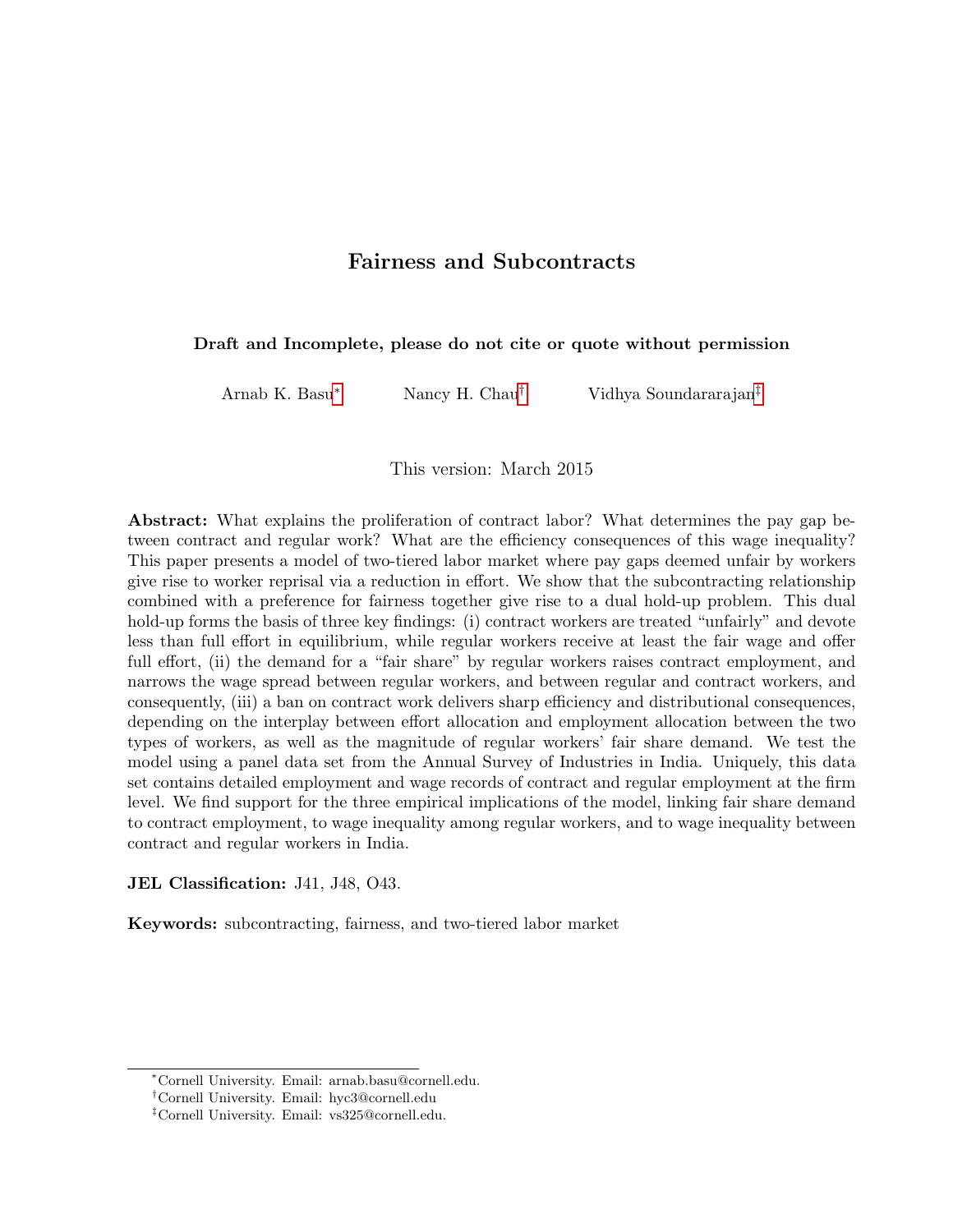## 1 Introduction

Third-party labor market intermediaries, often simply known as subcontractors, are responsible for over 65% of the man days hired in Indian manufacturing (Ramaswamy 2013; Soundararajan 2015) in the last decade. Likewise in many low income country labor markets (Powell and Skarbek 2006), the importance of subcontractors have been growing. Over 50% of the knitwear factories in Bangladesh, for example, uses contract labor (Chan 2013). These labor market intermediaries are popularly seen as a cost saving device to sidestep labor market regulations governing hiring and firing (Chan 2013; Barrientos 2008; Barrientos 2011; Rajeev 2006), but at the potential cost of dayto-day erosion of worker morale (Panagariya 2004), or outright work disruption due to strikes and labor disputes (Seghal 2012; Gulati 2012). What explains the proliferation of contract labor? What determines the pay gap between contract and regular work? What are the efficiency consequences of this wage inequality?

The widespread practice of labor subcontracting in developing countries notwithstanding, our understanding of the key features of this market, whether in employment or wage dimensions, has so far been very limited.<sup>[1](#page-0-0)</sup> Thus, we begin our discussion with a look at a uniquely rich data set, the Annual Survey of Industries in India, containing detailed records of both the employment and wage dimensions of firm-level hiring of regular and contract workers in all 40 manufacturing industries (at the one-digit level) spanning the period 1998-2011. We aggregate the data to the industry-state-year level. Figure 1 presents kernel density plots of the share of contract man days in total man days in an industry by state consecutively in 1999, 2003 and 2009. Figure 2 presents kernel density plots of the same share in low wage industries where the average wage per man day is less than 300 rupees. As shown, the share of contract work is nontrivial in a sizeable share of the industries across states, and this share is growing over time, and higher in low wage industries. Averaging across industries and years, the share of contract man days in total man days rose from 20.01% in 1998 - 2005 to 29.7% in 2005-2011 (Table 1). In Table 2, we show the same statistics in the low wage sample. The share of contract workers is higher in both periods in this sample, going from 25.5% in 1998 - 2005 to 35.5% in 2005 - 2011.

For a picture of the wage gap across contract types within industry and state, kernel density plots of the average wage per man day for contract workers and regular workers respectively in 1999 and 2009 are presented in Figure 3. Figure 4 presents these same plots for low wage industries

<sup>&</sup>lt;sup>1</sup>Indeed, all existing research has focused on high income countries where only 1 - 2% or workers are hired by subcontractors (Hirsch and Mueller 2010, Bryson 2013, CIETT 2012).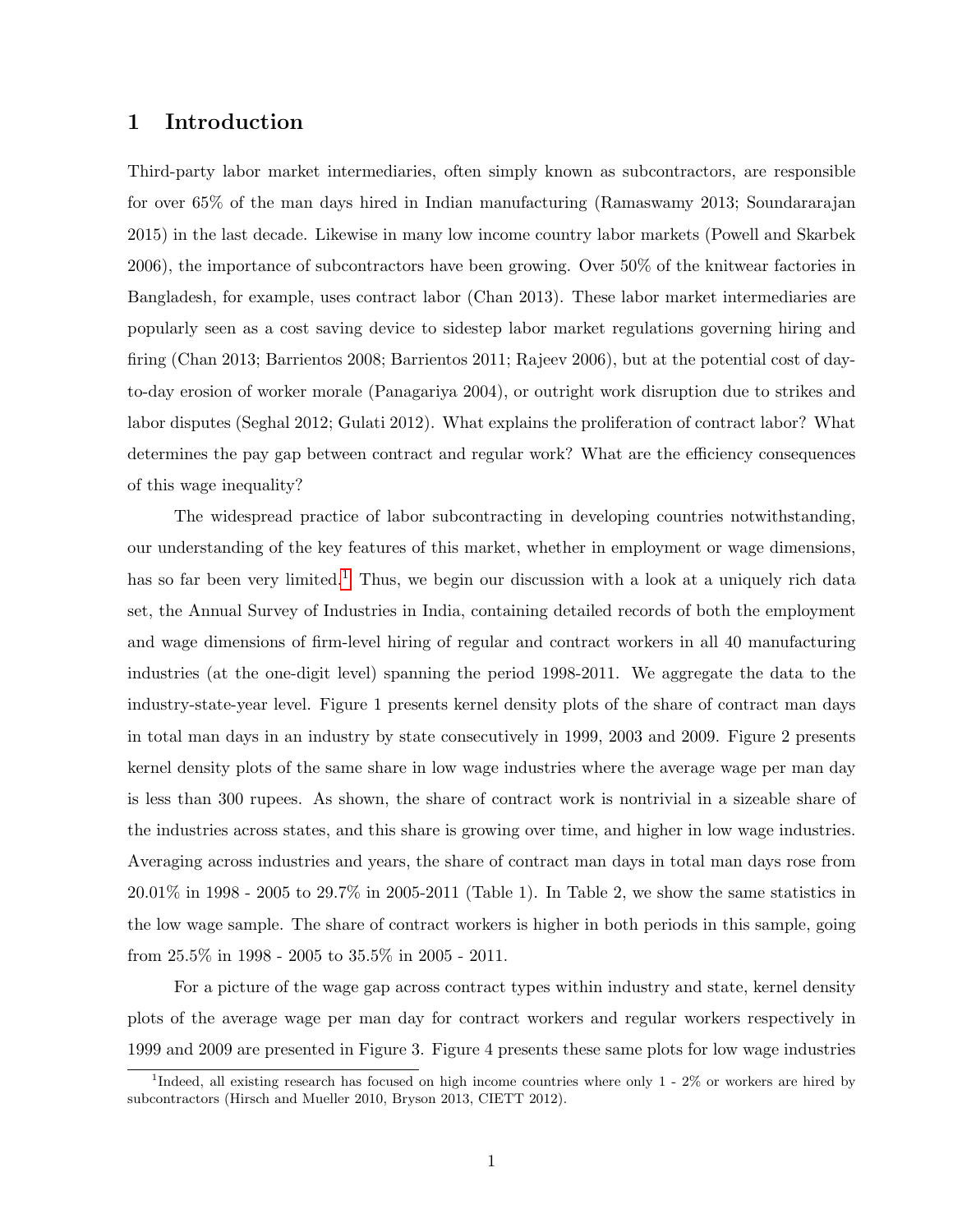where average wage per man day is less than 300 rupees. These figures reveal a number of salient features: (i) the ranges of contract and regular wages are dispersed, (ii) the range of dispersed regular wages first order stochastically dominate the range of contract wages, and (iii) over time wages for both types of workers have improved, but their rank order has remained unchanged.

Finally, for a look at the scale of wage dispersion within-contract types, by industry, and by state, we compute the wage spread per man day between regular workers as one minus the ratio of the minimal and the maximal firm-level regular wage for each industry-state-year observation. Likewise, we also compute the wage spread per man day among contract workers as one minus the ratio of the minimal and the maximal firm-level contract wage. We refer to these two measures respectively as the regular worker wage spread and the contract worker wage spread. As the incidence of contract employment has increased over time from 20.01% in 1998 - 2005 to 29.7% in 2005-2011, we find that the regular worker wage spread per man day has fallen from 74.0% to 67.1%, while the contract worker wage spread has remained more or less stable at 50%. A similar pattern can be seen in the low wage sample.

We take away from this look into the data four salient features of the market for contract and regular work in the manufacturing industries in India. First, contract employment is a central feature in most of the industries considered. Second, there is a persistent wage gap between contract work, and regular work. Third, in addition to a wage gap between contract and regular workers, there is dispersion in wages between regular workers, and likewise between contract workers by industry and by state. Finally, from this firm-level data, the mix of contract and regular work is evident not just at the aggregate industry level, but at the firm level as well. Our first task in this paper, therefore, is to set out a model of a two-tiered labor market of contract and regular work consistent with these features of the market for contract work.

To begin with, the two-tiered market for contract and regular work is distinct from a number of alternative two-tiered labor market models in the literature. For example, in the two-tiered labor market model of Eswaran and Kotwal (1985), permanent workers enjoys implicit insurance throughout the year, while casual workers are only employed in peak periods, and benefit from higher pay depending on demand. By contrast, permanent workers typically receive lower wages overall as implicit payment for the wage insurance they receive. This suggest a pay gap that goes in opposite direction to what we observe in the data between regular and contract workers. In the two-tiered labor market model incorporating informal sector work (for example, Fields 1974), informality is typically defined at the firm level, in such a way that precludes the simultaneous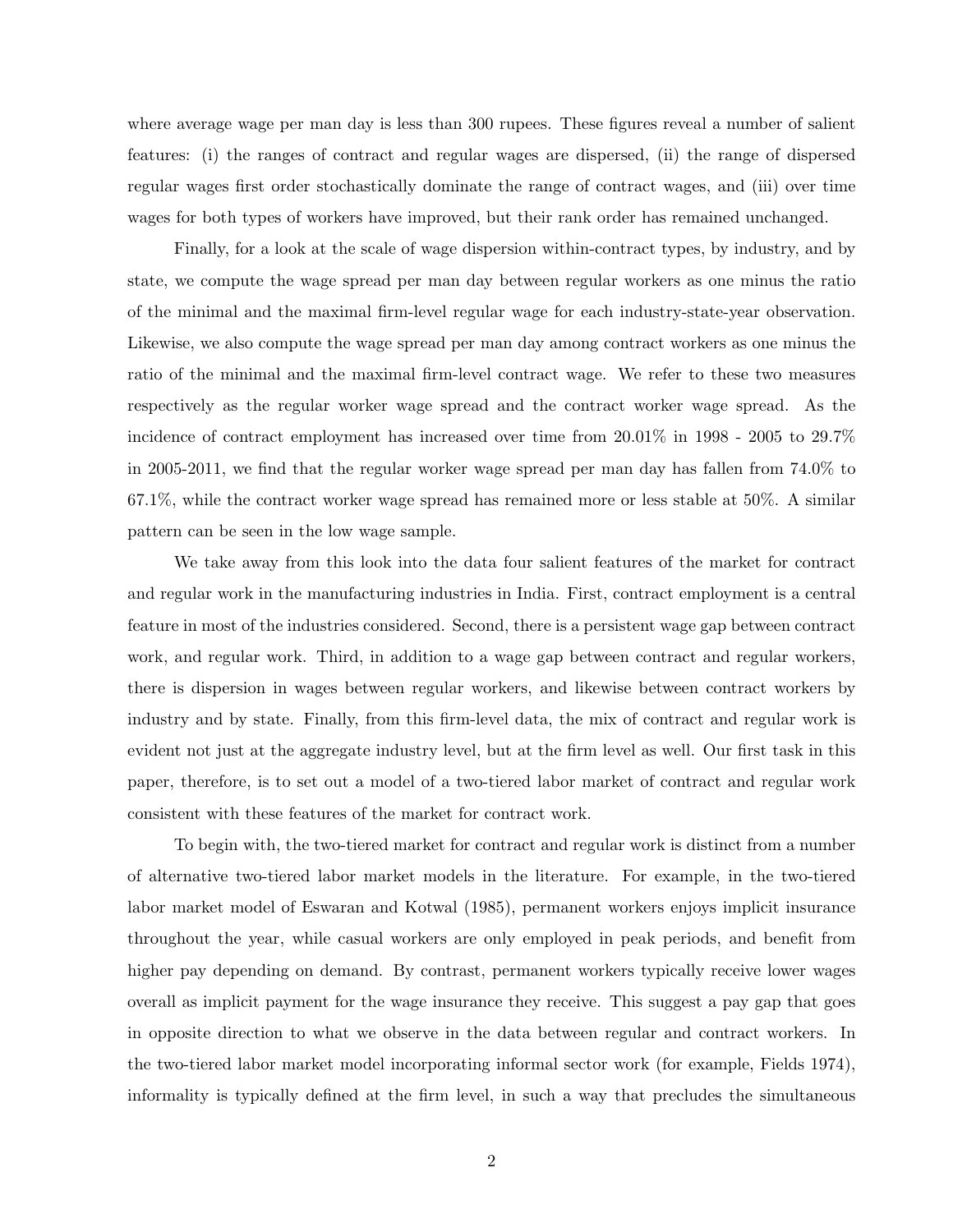hiring of higher paid formal workers, and lower paid informal workers by the same firm. In Jones (1987), a model of good jobs and bad jobs are presented where good jobs entail complex task, and requires the payment of an efficiency wage, while workers with a bad jobs are paid the reservation wage. In Acemoglu (2001), a matching model of good jobs and bad jobs is presented where jobs differ by job creation cost and productivity. Unlike these settings, we model contract and regular work as ostensibly the same job, differing only by contract type.

In particular, our model emphasizes a fairness channel so far overlooked in the literature, wherein workers' effort depend explicitly on whether they deem the wage they receive as fair (Akerlof and Yellen 1998). Our contention is that these conspicuously inequitable conditions of work, and the consequent low morale and silent resistance by workers (Panagariya 2004), have productivity consequences. The model presents a setting where the demand for a fair wage by regular workers give rise to firm level demand for workers hired at a lower cost through subcontractors. While subcontracted work may be accomplished at a lower cost, the low wage paid to workers implies that each worker may devote less than full effort whenever their low wage are deemed as unfair. Since firms do not directly control the wage that subcontractors pay to workers, they cannot directly internalize the effort consequences of their pricing decisions to subcontractors. Meanwhile, since subcontractors do not extract additional gains from higher efforts by workers, they too do not internalize the effort consequences of their wage decisions to workers. Our model characterizes the general equilibrium consequences of this dual hold-up problem in a setting where effort is endogenously determined, where firm level pricing of subcontracted work can only reflect the average equilibrium effort contribution of contract workers, and where there is an endogenous dispersion in both regular and contract worker wages in equilibrium accounting for these effort decisions at the worker level.

Due to the dual hold-up, we show that (i) contract workers are treated "unfairly" and devote less than full effort in equilibrium, while regular workers receive at least the fair wage and offer full effort, (ii) the demand for a "fair share" by regular workers raises contract employment, and narrows the wage spread between regular workers, and between regular and contract workers, and consequently, (iii) a ban on contract work delivers very nuanced efficiency and distributional consequences, depending on the interplay between effort allocation and employment allocation between the two types of workers, as well as the magnitude of regular workers' fair share demand.

The model provides predictions on the empirical relationship between the fair share demand and the wage spread among workers within and across contract types. We apply these predictions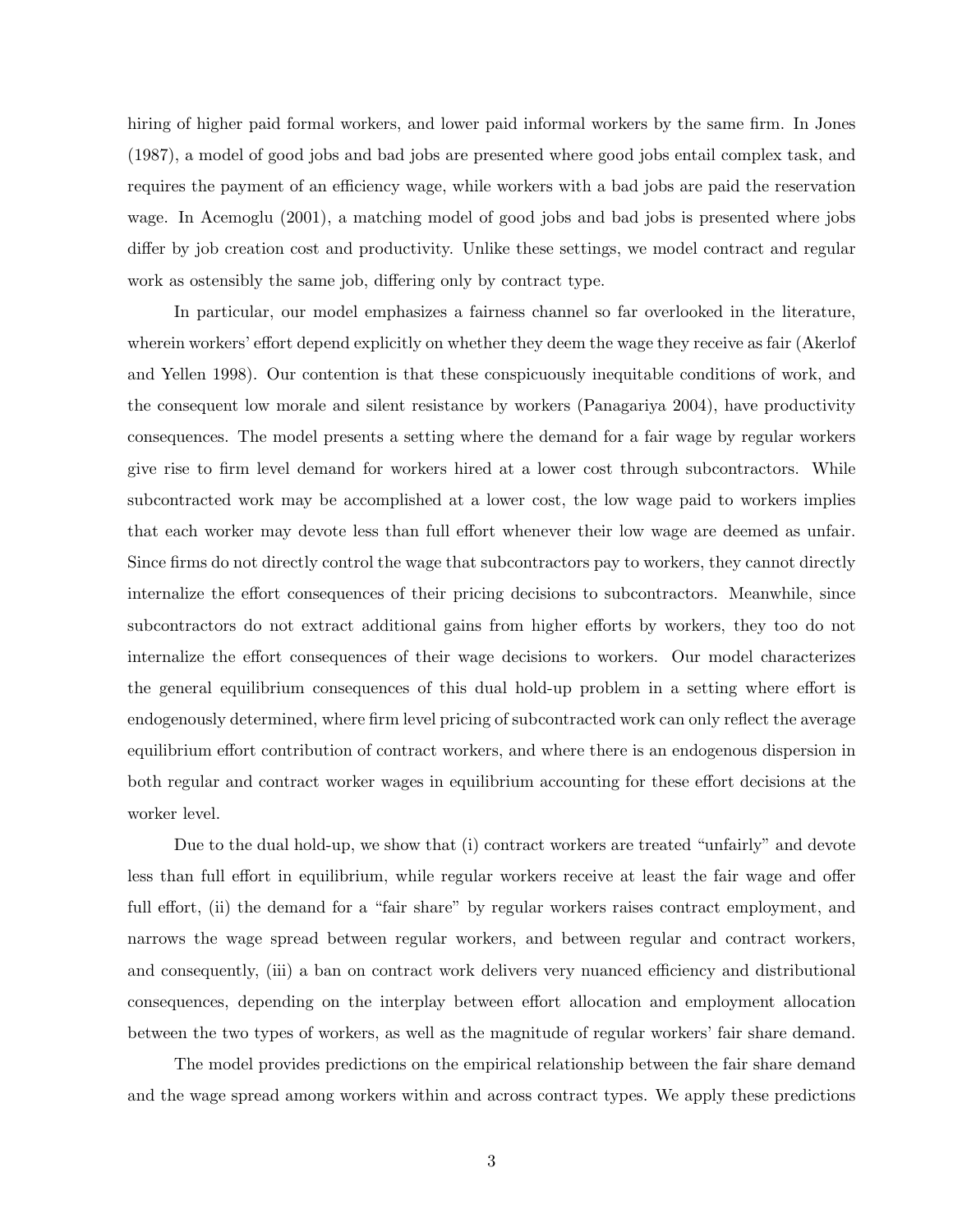to develop proxies for industry-state-year specific fair share demand by regular workers using a panel data set from the Annual Survey of Industries in India. We test and find support for the implications of the model linking fair share demand and the employment patterns of contract and regular employment in India.

The rest of this paper is organized as follows. In Section 2, we present a two-tiered labor market model of regular and contract work. In Section 3, we define and characterize the equilibrium both in terms of employment allocation and wage distribution. In Section 4, we examine the wage and employment implications of a ban on contract work. In Section 4, we present an empirical verification of a key implication of our model, namely, that the demand for a fair wage is systematically correlated with the incidence of contract labor at the industry level. Section 5 concludes.

# 2 A Two-Tiered Labor Market of Regular and Contract Work

The economy houses a large pool of  $\bar{N}$  workers. A large number of firms offer an endogenous number vacancies of two types, including regular employment, and contract employment. In regular employment, firms sign wage contracts directly with workers  $(N_r)$ . In contract employment, these same firms sign contracts with intermediary subcontractors  $(N_c)$ , who in turn contract workers directly at an independently determined wage. The nature of contract employment are otherwise no different than regular employment. The unemployment pool consists of all workers not employed either in regular or contract work. The reservation wage of each worker is normalized at zero. Each employed worker supplies inelastically one unit of labor input. The effective labor contribution associated with this unit of labor depends on worker's effort  $e_r$ ,  $e_c \in [0,1]$ . These are endogenously determined based on actual wages and workers' preference for wage fairness.

#### The Fair Wage-Effort Relationship

Regular and contract workers exert effort depending on whether they deem the wage they receive to be fair. The Akerlof and Yellen fair wage-effort hypothesis (Akerlof and Yellen 1990) posits that if workers receive wage payment less than the fair wage, worker reprisal in the form of a proportionate reduction in effort arises. Suppose therefore that  $w_r^*$  and  $w_c^*$  are the fair wages as perceived by regular and contract workers respectively. Worker effort is given by:

$$
e_j = \min\{\frac{w_j}{w_j^*}, 1\}, \ \ j = r, c. \tag{1}
$$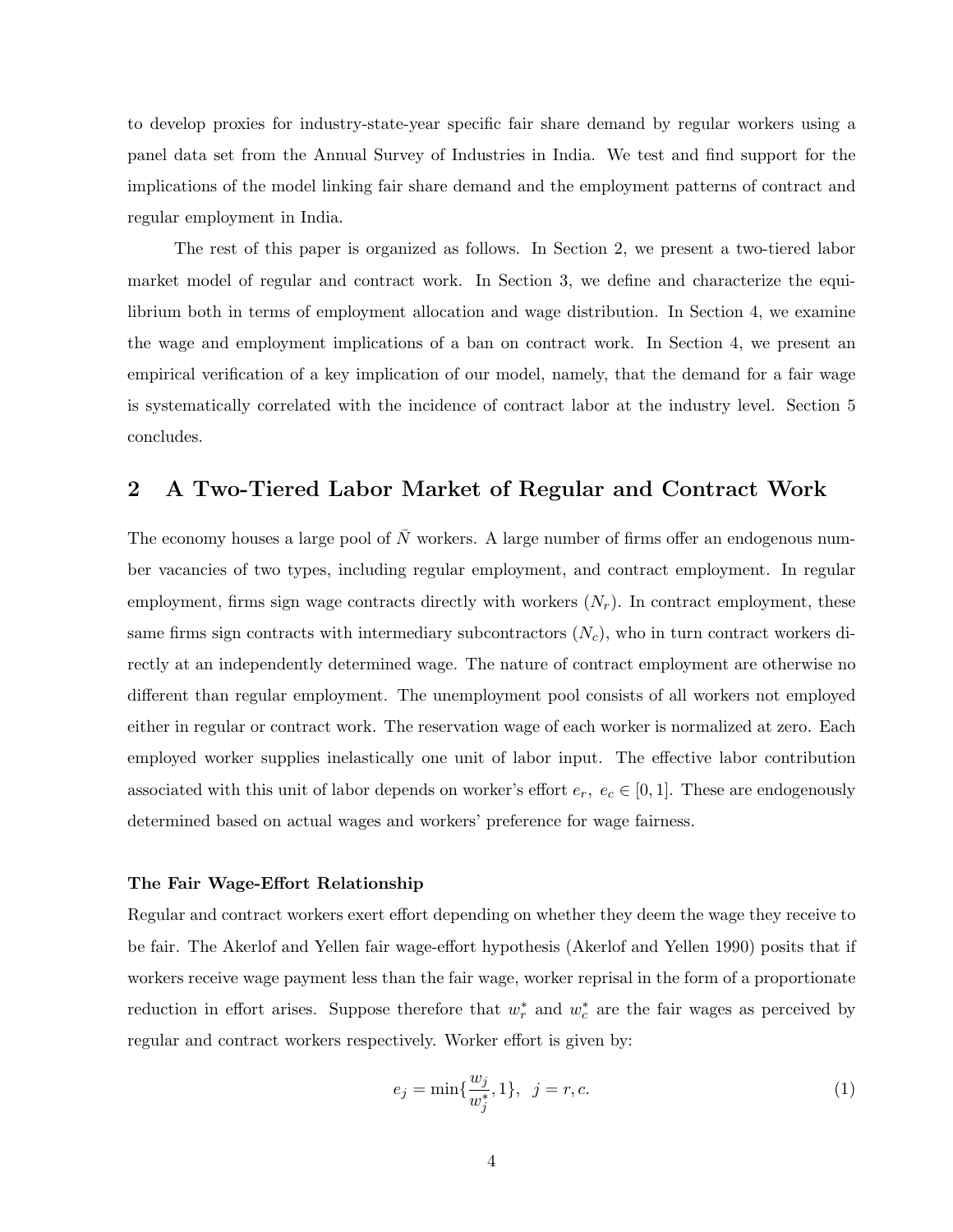Thus full effort is offered only when a worker receives at least the fair wage. Payment below the fair wage leads to a proportionate reduction in effort by an amount equal to the proportionate underpayment of the fair wage.

The fair wage-effort hypothesis furthermore posits that the fair wage  $w_j^*$  is given by a weighted average of the marginal product of a worker at full effort to his direct employer,  $p_j$ , and the economy wide average wage,  $\bar{w}$ ,  $w_j^* = \beta p_j + (1 - \beta)\bar{w}$ .  $\beta \in [0, 1]$  is a preference parameter indicating workers' demand for pay commensurate with productivity.<sup>[2](#page-0-0)</sup>

Let  $\epsilon_w$  denote the economy-wide average wage as a fraction of the marginal product of regular workers at full effort,  $\epsilon_w = \bar{w}/p_r$ . Also let  $\rho$  denote the productivity differential between contract and regular workers,  $\rho = p_c/p_r \in \mathbb{R}^+$ . The fair wage as perceived by regular workers is given by:

$$
w_r^* = (\beta + (1 - \beta)\epsilon_w) p_r \equiv \delta_r p_r, \ \ \beta \in (0, 1).
$$
 (2)

The "fair share" as seen by regular workers,  $\delta_r = \beta + (1 - \beta)\epsilon_w$ , combines the fairness preference parameter  $\beta$  and the strength of the opt out option  $\epsilon_w$ , and gives the fair wage demand as a fraction of the full marginal product of a regular worker.

The fair wage demand of contract workers is given by:

$$
w_c^* = \left(\beta + (1 - \beta)\frac{\epsilon_w}{\rho}\right)\rho p_r \equiv \delta_c \rho p_r, \ \ \beta \in (0, 1). \tag{3}
$$

In addition to  $\beta$ ,  $\epsilon_w$  and  $p_r$ ,  $w_c^*$  depends on the productivity differential  $\rho$ . From (3), if and only if there is a productivity deficit associated with contract work  $\rho < 1$ , contract workers demand a lower fair wage than regular workers  $(w_c^*/w_r^* < 1)$ . Interestingly, under the same condition  $(\rho < 1)$ , contract workers demand a higher fair share  $(\delta_c = \beta + (1-\beta)\epsilon_w/\rho > \delta_r)$ . Intuitively, whenever there is a contract worker productivity deficit, the opt out option is always relatively more desirable to contract than to regular workers  $\bar{w}/p_c > \bar{w}/p_r$ , or equivalently  $\epsilon_w/\rho > \epsilon_w$ . This relative readiness to accept the opt out option justifies the demand for a higher fair share by contract workers. Our next task is to investigate the determinants of  $\rho$ , along with the other ingredients of the two fair wages including  $p_r$ , and  $\epsilon_w$ .

<sup>&</sup>lt;sup>2</sup>Thus, for example, for all  $\beta \in [0, 1)$ , if all  $\overline{N}$  workers are employed, if employment via subcontractor makes no difference to productivity  $(\rho = 1)$ , and if all workers contribute full effort and are paid accordingly  $(w_r = w_c = p_r)$ , then regular workers' fair wage demand is simply  $p_r$ . Alternatively, if all workers are employed as regular workers, and all contribute full effort and are paid accordingly, the regular workers' fair wage demand is likewise  $p_r$ . Unemployment and / or underpayment of full marginal product to at least some workers (thus  $\epsilon_w < 1$ ) undercut the fair wage demand by regular workers.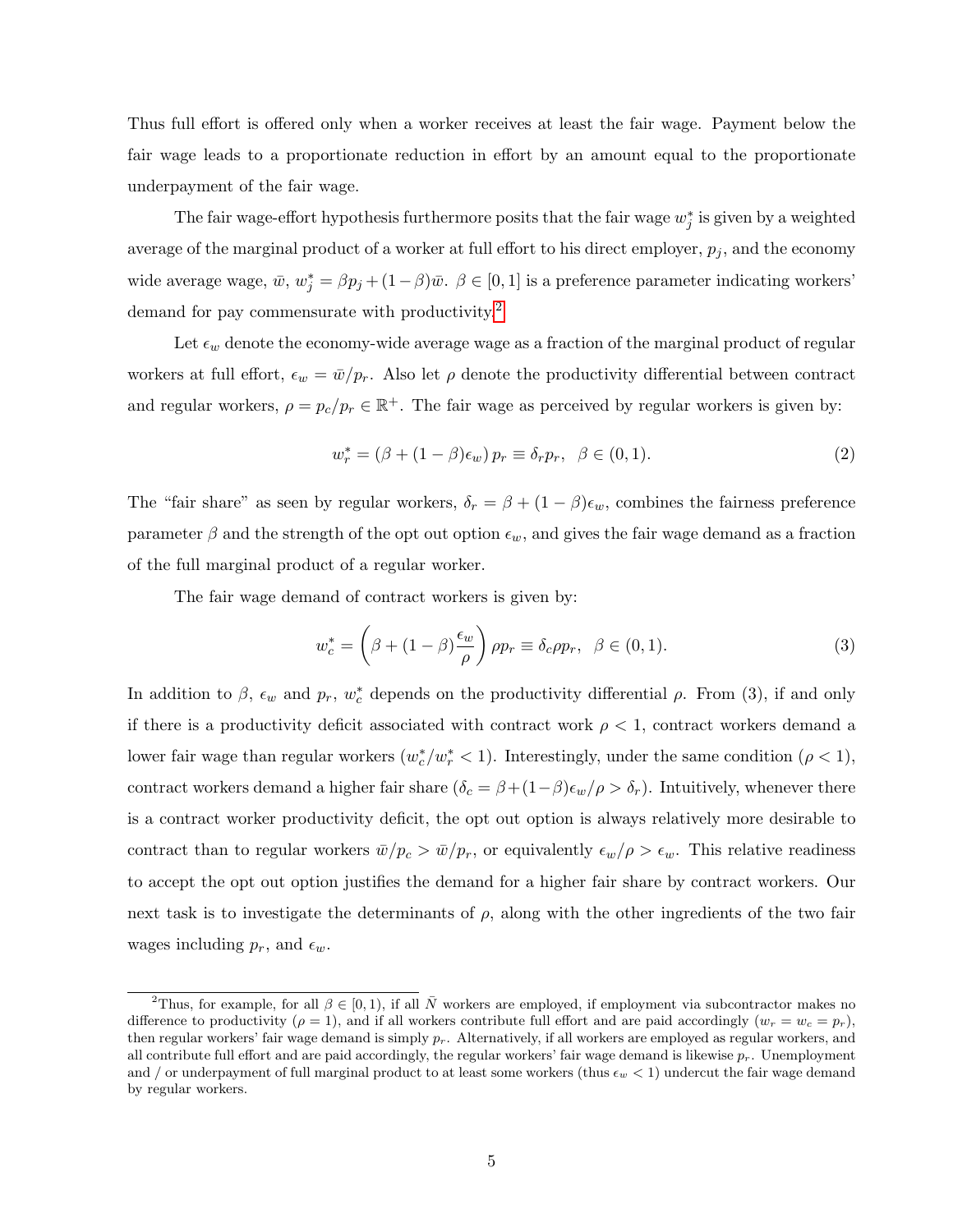#### Firms and Subcontractors

Firms in the economy produce an output  $Y$  via a constant returns to scale technology. At given world price normalized to unity, these firms jointly generate revenue  $Y(E, K)$ . E denotes a composite labor input, and K is likewise a composite term including all other inputs. Denote  $p_e$  and  $p_k$ , both functions of E and K, as the marginal product of labor and capital,  $Y_E(E, K)$  and  $Y_K(E, K)$ respectively.

Economy-wide supply of K is given exogenously at  $\overline{K}$ . We take the market for K to be competitive, and let  $r_k$  denote the competitively determined unit returns to owners of K evaluated at  $K$  in equilibrium.

Each unit of the composite labor input  $E$  is assembled upon the completion of a continuum of tasks  $i \in [0, 1]$ . We normalize units so that each task i is completed by 1 unit of effective labor input. All tasks can be completed either by regular or contract workers. The effort contribution of regular workers is subject to the firms' wage decisions according to the fair wage-effort hypothesis in (2).

By contrast, contract workers are hired by subcontractors, and as such firms have no direct control over the wage, and hence effort, of the individual contract worker. This lack of control arises whenever contract worker wages are not observable or verifiable. Instead of tailoring pay to incentivize effort, the firm takes the economy-wide average effort  $\bar{e}_c \in [0,1]$  of contract workers as a gauge of the expected effort of a contract worker at the point of hiring. Due to this ex ante homogeneity in effort expectation, all subcontractors face a uniform market determined price  $r_c$  for every unit of contract labor regardless of the actual contract wage paid.

Let s denote the share of tasks performed by regular workers in a representative firm, and  $E$  the total amount of composite labor input in use. In order to attain  $E$ , the following number regular and contract workers are required:

$$
N_r = \frac{sE}{e_r}, \quad N_c = \frac{(1-s)E}{\bar{e}_c}.\tag{4}
$$

As should be expected, (4) shows an inverse relationship between employment  $(N_r$  and  $N_c)$  and effort  $(e_r \text{ and } \bar{e}_c)$ , at given s and E.

## Match Friction and the Cost of Hiring

Vacancies for regular and contract work are given by  $M_r$  and  $M_c$ , to be determined endogenously in the model. Each one of the  $M = M_r + M_c$  number of employers with a job vacancy chooses and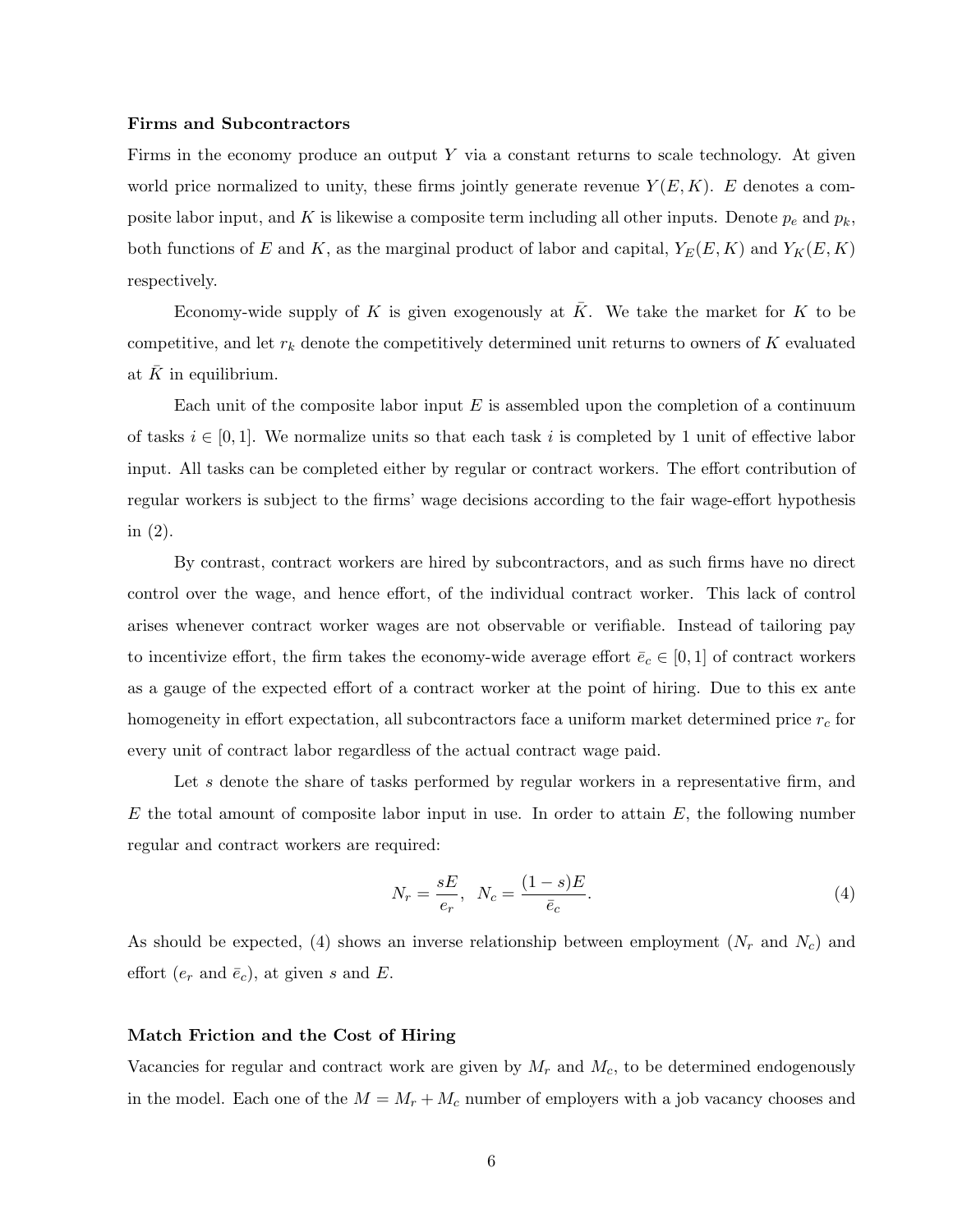proposes a wage offer w to a job seeker chosen at random. Let  $F(w)$  be the cumulative distribution function of all such expected wage offers, including regular job offers and subcontracted job offers.

Every job seeker rates any and all offers received, and the best job offer is chosen. We assume that search friction prevents the job seeker from receiving the full set of offers made by every employer in the economy.<sup>[3](#page-0-0)</sup> Instead, the likelihood that an unemployed job seeker is met with  $z = 0, 1, 2, ...$  offers is given by a Poisson distribution with parameter  $\lambda = (M_r + M_s)/\bar{N}$ , or,  $Pr(z; \lambda) = e^{-\lambda} \lambda^z / z!$  (Mortensen 2003). The associated cumulative distribution of the maximal offer received is:

$$
H(w) \equiv \sum_{z=0}^{\infty} \frac{e^{-\lambda} \lambda^z F(w)^z}{z!} = e^{-\lambda(1 - F(w))}.
$$
 (5)

 $H(w)$  gives the probability that the best offer that a worker receives is less than w. From an employer's perspective,  $H(w)$  is thus the likelihood of consummating a match with a worker by offering w. Let  $\Omega_r$  and  $\Omega_c$ , subsets of  $\mathbb{R}^+$ , respectively denote the set of regular and contract wages with positive support.

The matching of vacancies with workers is costly. The cost of job creation is expressed as units of labor time forgone,  $\theta \in (0,1)$ . On average, therefore, a wage offer w generates a net increase of  $H(w) - \theta$  amount of labor inputs,<sup>[4](#page-0-0)</sup> at an average cost of wH(w). Put another way, the wage cost associated with generating one additional unit of labor input is

$$
c(w) \equiv \frac{w}{1 - \theta/H(w)}.\tag{6}
$$

#### Worker Decisions

Once employed at wage  $w_j$ ,  $j = r, c$ , the worker's only remaining decision is his effort  $e_j$ . Since each employed worker contribute  $(1 - \theta)$  net units of labor input to the employer after accounting for job creation cost, the marginal revenue associated with the hiring of a regular worker at full effort is given by  $p_r = p_e(1 - \theta)$ , where to recall,  $p_e$  is the marginal revenue of one effective unit of labor input. For a subcontractor, the marginal revenue associated with the hiring of a contract worker is  $r_c(1 - \theta)$ , since  $r_c$  denotes the market price of one unit of contract work. From (1), therefore, the effort of the two types of workers are given by:

$$
e_r = \min\{\frac{w_r}{p_e(1-\theta)}, 1\}, e_c = \min\{\frac{w_c}{r_c(1-\theta)}, 1\}.
$$

 $3$ Our specification of search friction allows us to match the model's implication with the data. As will be discussed, there is significant wage dispersion not just between regular and contract workers, but between regular workers in the same industry as well.

<sup>&</sup>lt;sup>4</sup>We show in the sequel that this difference  $H(\cdot)$  is positive for all  $w_r$  and  $w_c$  in  $\Omega_r$  and  $\Omega_c$  respectively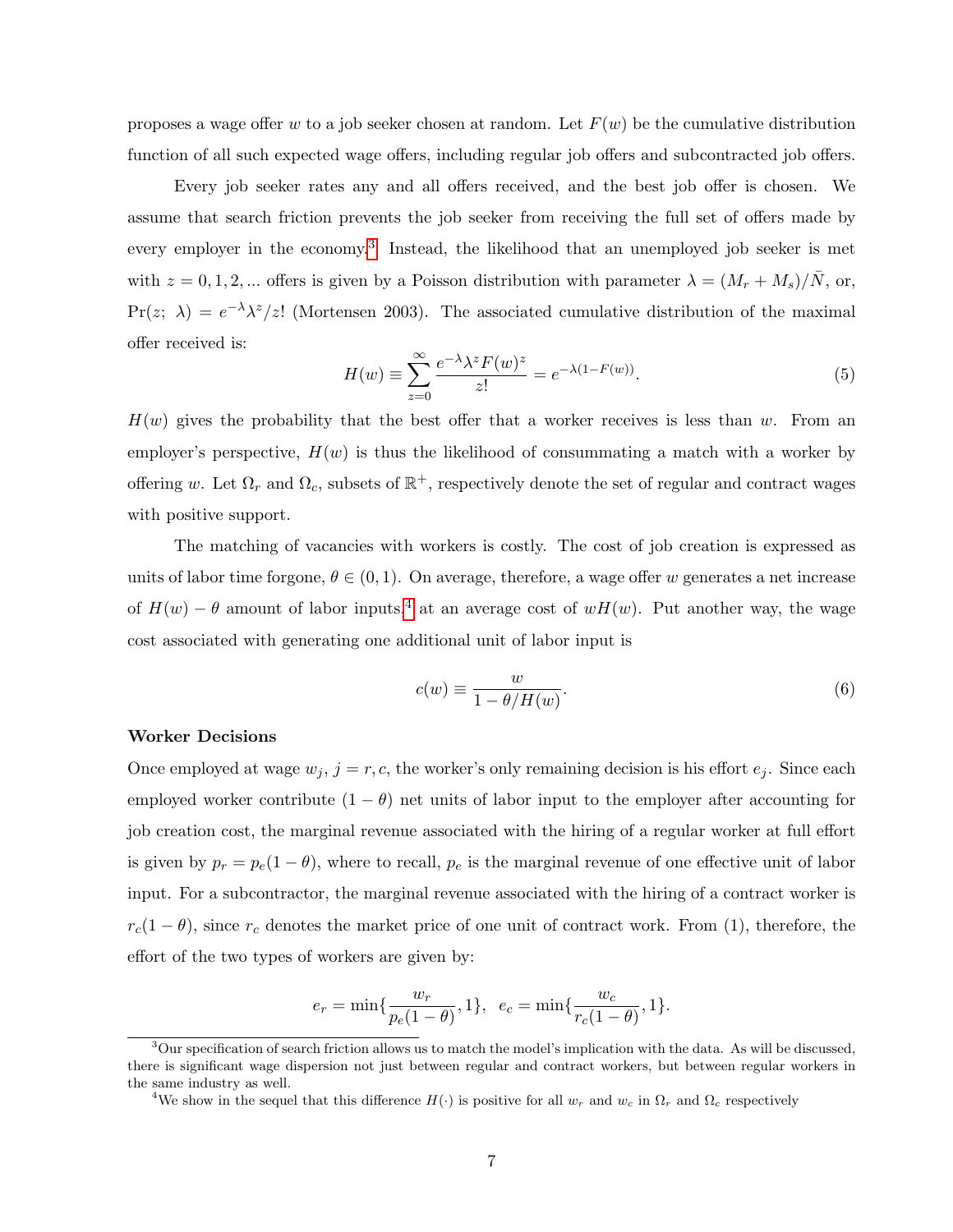and the average  $\bar{e}_c$  is given by

$$
\bar{e}_c = \frac{\int_{w \in \Omega_c} \min\{w_c/(r_c(1-\theta)),1\} dH(w)}{\int_{w \in \Omega_c} dH(w)}
$$

#### Employer Decisions

All firms maximize profits by taking as given the fair wage preference in (2), the distribution of wage offers  $H(w)$ , and hence the unit cost of hiring labor  $c(w)$  in (6). As discussed, firms also take the economy-wide average  $\bar{e}_c$  as the average effort contribution of each contract worker. The problem of a representative firm can thus be stated as:

$$
\max_{E,K,w_r,s} Y(E,K) - [c(w_r)N_r + r_cN_c + r_kK]
$$
\n
$$
= \max_{E,K,w_r,s} Y(E,K) - [c(w_r)\frac{sE}{e_r} + r_c\frac{(1-s)E}{\bar{e}_c} + r_kK].
$$
\n(7)

Subcontractors likewise maximize expected profits by choice of wage offers to contract workers  $w_c$ :

$$
\max_{w_c} r_c - c(w_c). \tag{8}
$$

.

(7) - (8) underscore a dual hold-up problem. First, since contract worker wages are not contractible and efforts to verify are imperfect at best, firms cannot directly internalize the effort consequences of its payment to subcontractors. Second, subcontractors maximize problem by taking as given the market determined price of contract workers  $r_c$ . Thus, they too, cannot directly internalize the effort (to firms) consequences of their wage decisions. In what follows, we describe an equilibrium in this economy which brings together the interplay between these two sources of holdups.

## 3 Equilibrium

We define an equilibrium in this labor market as (i) a wage distribution inclusive of regular and contract wages  $H(w_r)$  and its range  $\Omega_c \bigcup \Omega_r$ , (ii) the effort contribution of each employed regular and contract workers, (iii) the price of subcontracted work  $r_c$ , and (iv) an allocation of the N workers into regular workers  $N_r$ , contract workers  $N_c$ , and unemployed workers  $U = N - N_r - N_c$ . In equilibrium, four conditions are satisfied. First, employers inclusive of firms and subcontractors maximize profits based on (7) and (8). Second, there is free entry among all employers so that profits are driven to zero. Third, individual workers exert effort at work according to the fair wage effort hypothesis in (1), and finally, match frictions and costly search give rise to a wage-dependent unit labor hiring cost function in (6).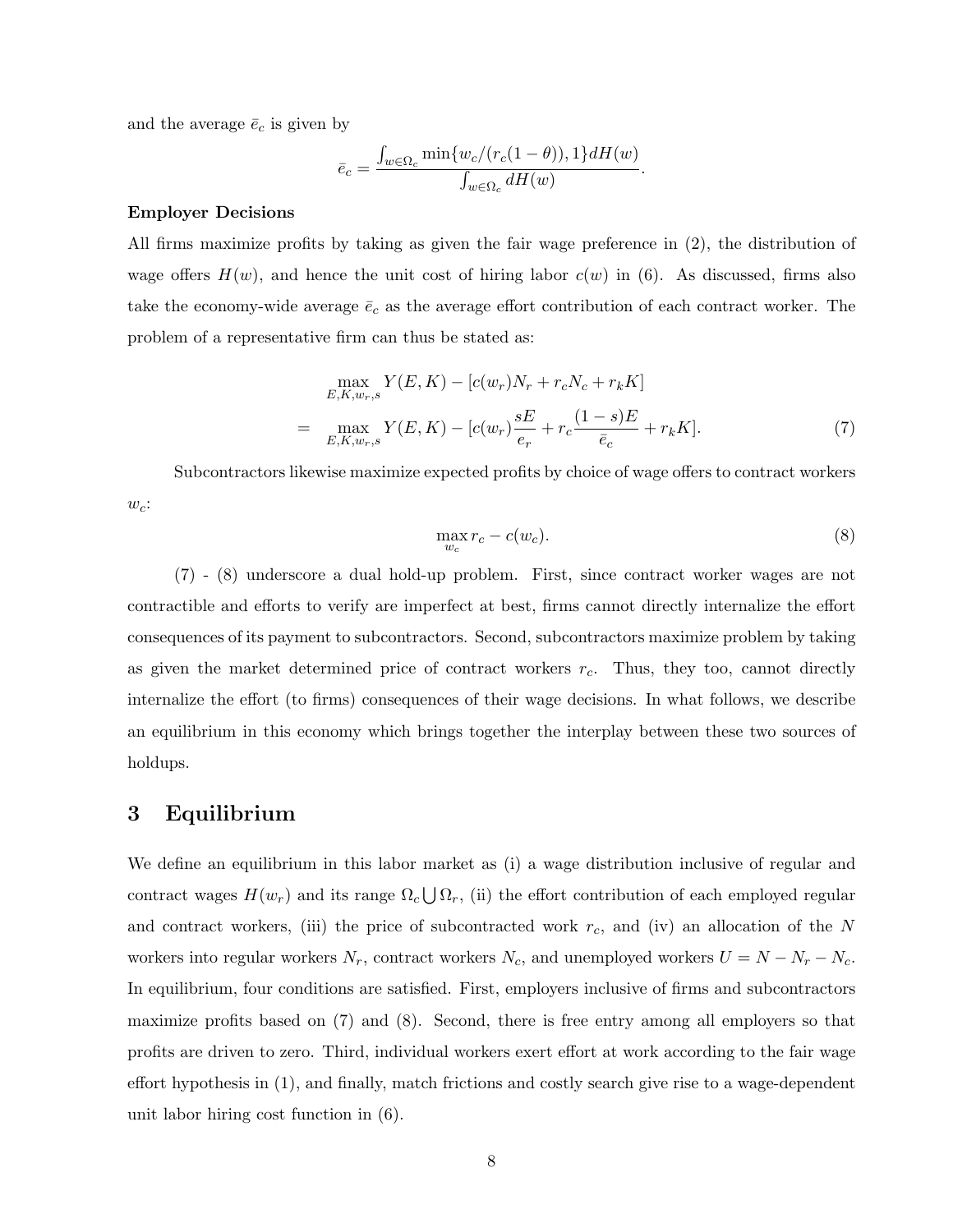## 4 Equilibrium Outcomes

In the ensuing sections 4.1 - 4.3, we assume for the moment that that contract and regular work coexist in equilibrium. In section 4.4, we show the conditions under which co-existence is guaranteed, In section 4.5, we assume that the conditions for co-existence is guaranteed, and investigate the wage, employment, and overall efficiency consequences of a policy ban on contract work. In what follows, we offer an intuitive presentation of the findings of the paper. Detailed proofs of each Proposition can be found in Appendix A.

## 4.1 Equilibrium Efforts and Wage Distribution for Regular Work

We note that profit maximization in (7) by choice of  $w_r$  is equivalent to unit cost minimization  $(c(w))$ . In addition, profit maximization in (8) also equates the marginal product of effective input  $p_e$  with the cost of hiring  $c(w)$ . Combining these observations, the equilibrium effort of regular workers and the range of regular worker wages that maximize profits are summarized below:

**Proposition 1.** In equilibrium, no firms pay less than the fair wage  $w_r^*$ , and all regular workers devote full effort. The fair wage  $w_r^*$  represents a wage floor above which a dispersed range of regular wages are offered and paid in equilibrium. The associated wage distribution is

$$
H(w) = \frac{\theta}{1 - w/p_e}
$$

for  $w \in \Omega_r = [w_r^*, p_e(1-\theta)].$ 

Thus, as in Akerlof and Yellen (1990), Proposition 1 confirms that the potential of worker reprisal is costly to firms, and firms respond by setting the fair wage as the wage floor to maximize profit. But contrary to Akerlof and Yellen (1990), firms do not stop at the fair wage in the presence of search friction, for firms that offer more are rewarded with a higher probability of acceptance  $H(w)$ . The wage distribution  $H(w)$  displayed in Proposition 1 strikes a balance between the cost and hiring likelihood consequences of higher wages. The maximal regular wage is given simply by the marginal product of labor at full effort, accounting for the cost of job creation  $p_e(1 - \theta)$ , where  $H(p_e(1 - \theta)) = 1.$ 

## 4.2 Equilibrium Efforts and Wage Distribution for Contract Work

Like regular workers, efforts by contract workers depend on the wage decisions of their employment (1). But unlike employment by firms, employment by subcontractors yield a constant market price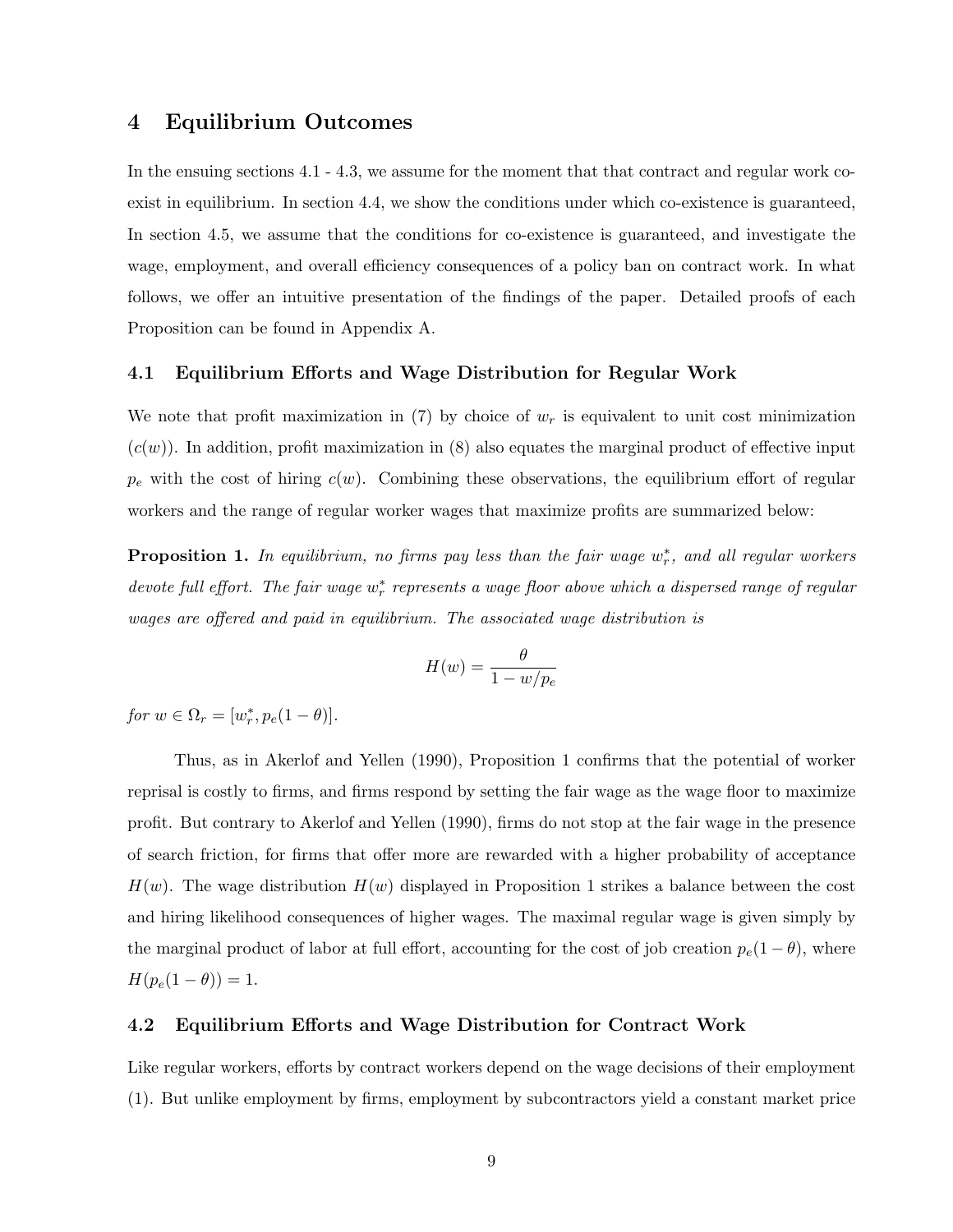$r_c$  regardless of effort. Firms, in their decision to hire contract workers  $(s)$ , take this hold up problem into account. These observations lead to a dispersed range of contract worker wages and correspondingly a dispersed range of contract worker effort in equilibrium. The market price for contract labor takes this dispersion of equilibrium effort into account:

**Proposition 2.** In equilibrium, no subcontractors pay more than the fair wage, and all contract workers devote less than full effort. There exists a dispersed range of contract worker wages that are offered and paid in equilibrium, with distribution:

$$
H(w) = \frac{\theta}{1 - w/r_c}
$$

for  $w \in \Omega_c = [0, w_c^+]$ , where contract wage ceiling is  $w_c^+ \equiv \delta_r r_c$ . The average of the corresponding range of contract worker effort solves

$$
\bar{e}_c=\frac{\int_{w\in\Omega_c}w_c/(\delta_c p_c)dH(w)}{H(w_c^+)}=\frac{\delta_r(1-\theta)+(1-\delta_r(1-\theta))\ln(1-\delta_r(1-\theta))}{\delta_c(1-\theta)(1-\delta_r(1-\theta))}<1,
$$

and equilibrium productivity deficit  $\rho$  is equal to the effort deficit:

$$
\rho = \frac{r_c}{p_e} = \bar{e}_c < 1.
$$

Proposition 2 shows that one of the consequences of the dual hold-up problem discussed earlier is that paying at least the fair wage is no longer the profit maximizing strategy for subcontractors. As a result contract workers will not supply full effort. This in turn implies that firms apply an effort adjusted discount  $\bar{e}_c$  to its willingness to pay for contract labor via subcontractors,  $r_c = \bar{e}_c p_e$ . This discount revises contract workers' assessment of their productivity downwards  $p_c = r_c(1-\theta)$  $\bar{\epsilon}_c p_e(1-\theta)$ , and confirms the expectation that contract workers offer less than full effort, for at this discount, subcontractors can be shown to be unable to break even by paying the contract worker fair share to contract workers. The dual holdup problem thus creates a two-tiered labor market, in which the wage outcome is only fair to regular workers, and unfair to contract workers. Furthermore, unfair treatment to contract workers becomes the rationale for the effort deficit associated with contract worker. Thus, unproductive work and unfair treatment become endemic in subcontracting relationships.

Based on Proposition 1 and 2, the desirability of the opt out option  $\epsilon_w = \bar{w}/p_r$  can also be ascertained, and is given by:

$$
\epsilon_w = \frac{\int_{w \in \Omega} w dH(w)}{p_r} = 1 + \frac{\theta}{1-\theta} \ln \theta - (1-\bar{e}) \frac{\theta}{1-\theta} \left( \frac{\delta_r (1-\theta)}{1-\delta_r (1-\theta)} + \ln (1-\delta_r (1-\theta)) \right) < 1.
$$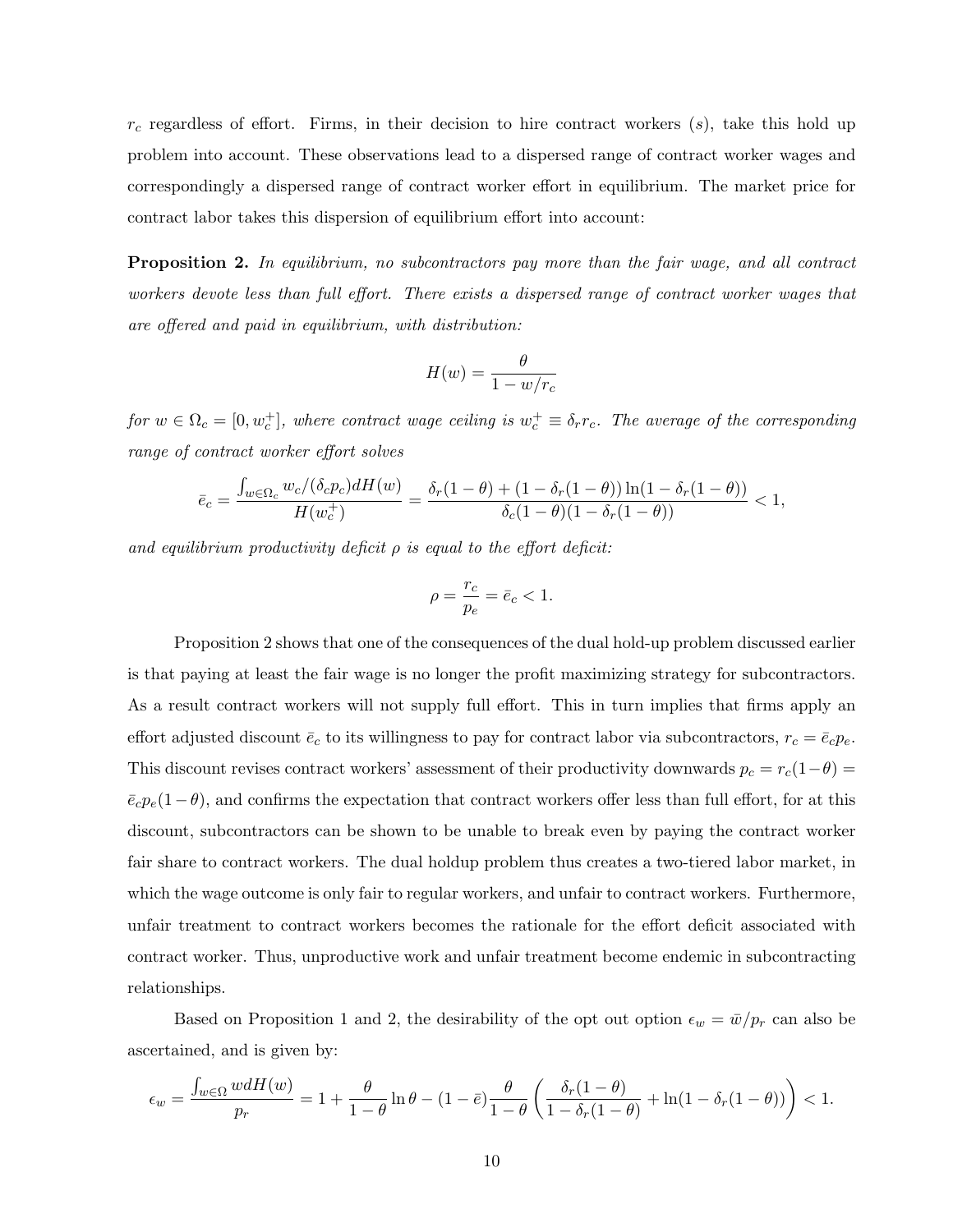## 4.3 Equilibrium Employment Allocation and Wage Inequality

The fraction of regular workers in the economy  $N_r/\bar{N}$ , as well as the fraction of contract workers  $N_c/\bar{N}$  are respectively given by the fraction of workers who receive wages greater the regular fair wage, and the fraction of workers who receive less than  $w_r^*$ :

$$
\frac{N_r}{\bar{N}} = 1 - H(w_r^*) = 1 - \frac{\theta}{1 - \delta_r(1 - \theta)}, \n\frac{N_c}{\bar{N}} = H(w_r^*) - H(0) = \frac{\theta}{1 - \delta_r(1 - \theta)} - \theta.
$$
\n(9)

Thus, the ratio of contract workers to regular workers in the economy can be expressed succinctly as:

$$
\frac{N_c}{N_r} = \frac{\delta_r}{1 - \delta_r} \frac{\theta}{1 - \theta}.
$$
\n(10)

Thus, the higher the fair share demand by regular workers, the lower the share of regular workers, the higher the share of contract workers, and the higher the share of contract to regular workers. In addition, since  $\delta_r = \beta + (1 - \beta)\epsilon_w$ , a higher demand for pay commensurate with productivity  $\beta$ , or a more attractive opt out option  $\epsilon_w$ , raises the cost of hiring regular workers, and in equilibrium increases the share of contract relative to regular workers.

As noted, the two-tiered divide based on the need for employment intermediation also gives rise to a segmented wage structure, in which the range of contract worker wages are strictly lower at  $[0, \delta_r p_e \bar{e}_c(1-\theta)]$  relative to the range of regular worker wages is  $[\delta_r p_e(1-\theta), p_e(1-\theta)]$  for an equilibrium effort deficit  $\bar{e}_c < 1$  prevails as shown in Proposition 2. To gauge the determinants of wage inequality across as well as within the two tiers, consider first the maximal wage spread between any pair of regular workers:

$$
\frac{w_r^+ - w_r^*}{w_r^+} = 1 - \delta_r. \tag{11}
$$

Thus, a higher fair share demand by regular worker  $\delta_r$  narrows the wage spread between the highest and the lowest paid regular workers.

Next, consider the wage spread between the highest paid contract worker, and the highest paid regular worker:

$$
\frac{w_r^+ - w_c^+}{w_r^+} = 1 - \delta_r \bar{e}_c \tag{12}
$$

Interestingly, all else equal, a higher fair share demand by regular workers narrows the wage spread between the highest paid contract and the highest paid regular worker as well. Intuitively, a high fair share raises regular wage cost, encourages employers to hire contract workers, and drives up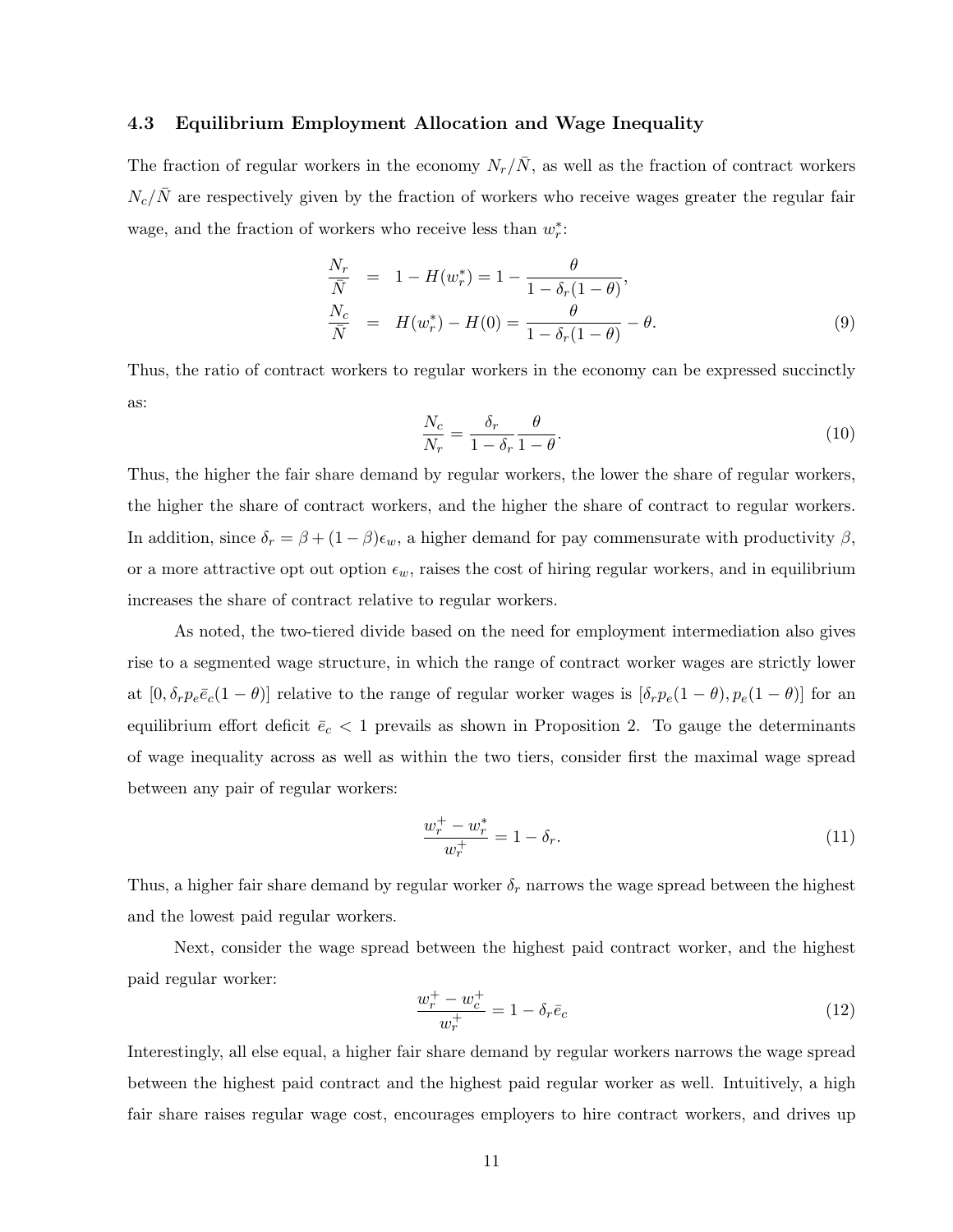the contract wage. Furthermore, since the market price of contract labor  $r_c$  depends critically on the contract worker productivity deficit, the wage spread between contract and regular work is accordingly strictly decreasing in  $\bar{e}_c$ .

### 4.4 Equilibrium Fair Share and Productivity Deficit

From (1) - (12), once the fair share demand by regular workers  $\delta_r$ , and the productivity deficit of contract work  $\bar{e}_c$  are determined, every one of the aforementioned market outcome variables are determined.  $\delta_r$  an  $\bar{e}_c$  are joint solutions to (13) and (14) respectively

$$
\epsilon_w = 1 + \frac{\theta}{1-\theta} \ln \theta - (1-\bar{e}) \frac{\theta}{1-\theta} \left( \frac{\delta_r (1-\theta)}{1-\delta_r (1-\theta)} + \ln(1-\delta_r (1-\theta)) \right)
$$
(13)

$$
\bar{e}_c = \frac{\delta_r (1 - \theta) + (1 - \delta_r (1 - \theta)) \ln(1 - \delta_r (1 - \theta))}{(\delta_r - \beta (1 - \bar{e}_c))(1 - \theta)(1 - \delta_r (1 - \theta))/\bar{e}_c}.
$$
\n(14)

A strictly positive  $\bar{e}_c$  in solution the above implies co-existence of regular and contract work.

## **Proposition 3.** For all  $\beta \in (0,1)$ ,

$$
\bar{e}_c = 0 \left\{ \epsilon_w | \epsilon_w = 1 + \frac{\theta}{1 - \theta} \ln \theta - (1 - \bar{e}) \frac{\theta}{1 - \theta} \left( \frac{\delta_r (1 - \theta)}{1 - \delta_r (1 - \theta)} + \ln(1 - \delta_r (1 - \theta)) \right) \right\}
$$

is always an equilibrium outcome. For  $\beta$  sufficiently large, there exists a unique pair of  $\delta_r$  and  $\bar{e}_c > 0$  that simultaneously solve (13) - (14). In equilibrium, co-existence of regular and contract work arises when worker demand for pay commensurate with marginal product  $\beta$  is sufficiently high.

Figures 5 displays (13) and (14) respectively for different combinations for  $\beta$  and  $\theta$ . The schedule  $\epsilon_w(\bar{e})$  displays (13), and the schedule  $\bar{e}_c(\epsilon)$  displays (14). Note that  $\epsilon \epsilon$  monotonically increasing in  $\beta$ , which reflects the fact that as contract worker effort rises, their average wage increases, and consequently, the overall opt out option for all workers improves. The ee schedule can be both positive or negatively sloped. This reflects two forces in play.. First as the opt out option improves, contract workers' fair share demand increases. All else equal, this leads to a deepening in the perception of unfair treatment, and decreases equilibrium effort. Meanwhile, as the opt out option improves, regular workers' fair share demand also increases. This encourages employers to hire contract workers. This improvement in demand tends to increase contract wages, and helps alleviate the perception of unfair wages. The overall effect shown in the ee scheuldes of Figure 5 displays the balance between these two forces, and shows that the relative strength of these two effects depend critically on  $\beta$ .

As shown in Figure 5, for each  $\theta$ , there is strictly positive contract employment in equilibrium for  $\beta$  sufficiently large. In the Appendix, we provide an analytical proof of this observation. There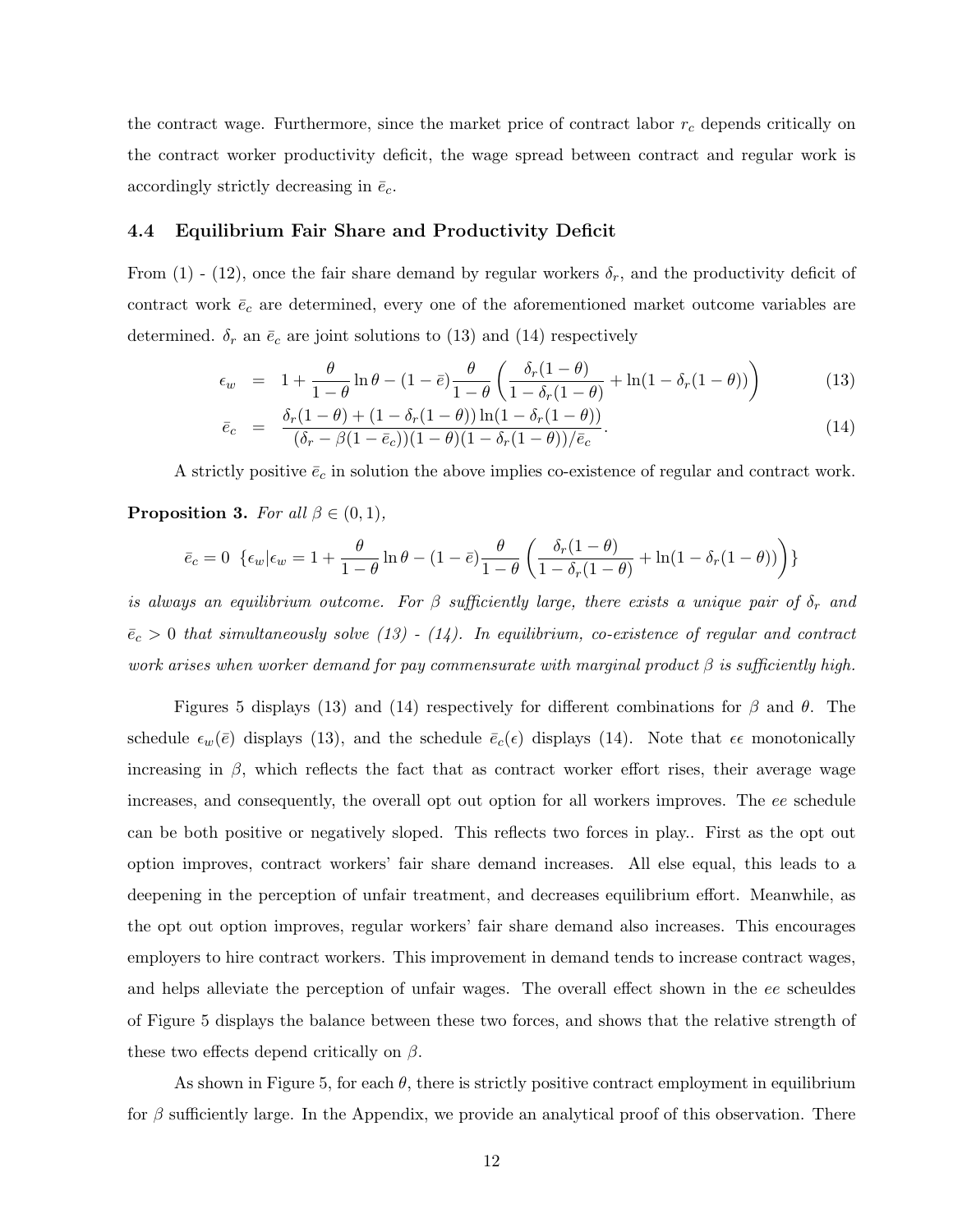are thus two types of equilibrium configurations. First, for  $\beta$  sufficiently small, equilibrium contract employment is equal to zero. Here, regular wage demand is relatively low, and as such contract wage offers are too low to justify strictly positive effort levels. Consequently, equilibrium is determined only by (13), evaluated at  $\bar{e}_c = 0$ . The equilibrium opt out option

we show that coexistence of the two forms of labor hiring arises whenever labor demand for pay commensurate with productivity is high as in Figure 1A, where  $\bar{e}_c^*$  and  $\epsilon_w^*$  respectively denote the average effort of contract workers and the strength of the opt out option.  $\epsilon_w^o$  denotes the strength of the opt out option contract worker effort is artificially set to zero due, for example, to a ban on contract worker.

Starting from parameter values where contract worker exists in equilibrium, we note two observations. First,  $\bar{e}_c < 1$  thus, indeed, perceived unfairness in contract employment is an endemic phenomenon, and workers respond by giving less than full effort. Second, the option to work as contract worker always increases the strength of the opt out option for all workers  $\epsilon_w^* > \epsilon_w^o$ . Consequently, regular workers demand a strictly higher *fair share* in the presence of contract employment, and will in equilibrium receive at least the fair share since they are directly employed by firms.

In what follows, we will evaluate the impact of a ban on contract work from a number of vantage points: (i) employment, with and without adjustment for effort to examine the efficiency consequences of subcontracting; (ii) wages normalized by productivity to examine how subcontracting impact workers' take home share of their full potential output in equilibrium, and (iii) wages without normalization to account for the joint aggregate employment and wage share impact of subcontracting on the take home wage of workers.

## 4.5 Evaluating the Rationale for A Ban on Contract Work

As seen in (13) - (14), the equilibrium pair  $\epsilon_w^*$  and  $\bar{e}_c^*$  are functions of the fairness parameter  $\beta$  and the job creation cost  $\theta$ . Given  $\beta$  and  $\theta$ , our model can is fully solvable, and numerical solutions to  $\epsilon_w^*, \bar{e}_c^*$ , as well as (i) employment and (ii) wage share, and (iii) actual wage outcomes of a ban on subcontracting can be obtained. In what follows, we evaluate the impact of a ban on contract work in term of its impact on (i) the opt out option, (ii) the employment allocation between regular and contract worker, and (iii) the wage inequality between regular workers, and between regular and contract workers. Throughout the analysis, we normalize the size of the total workforce to unity.

## Opt Out Option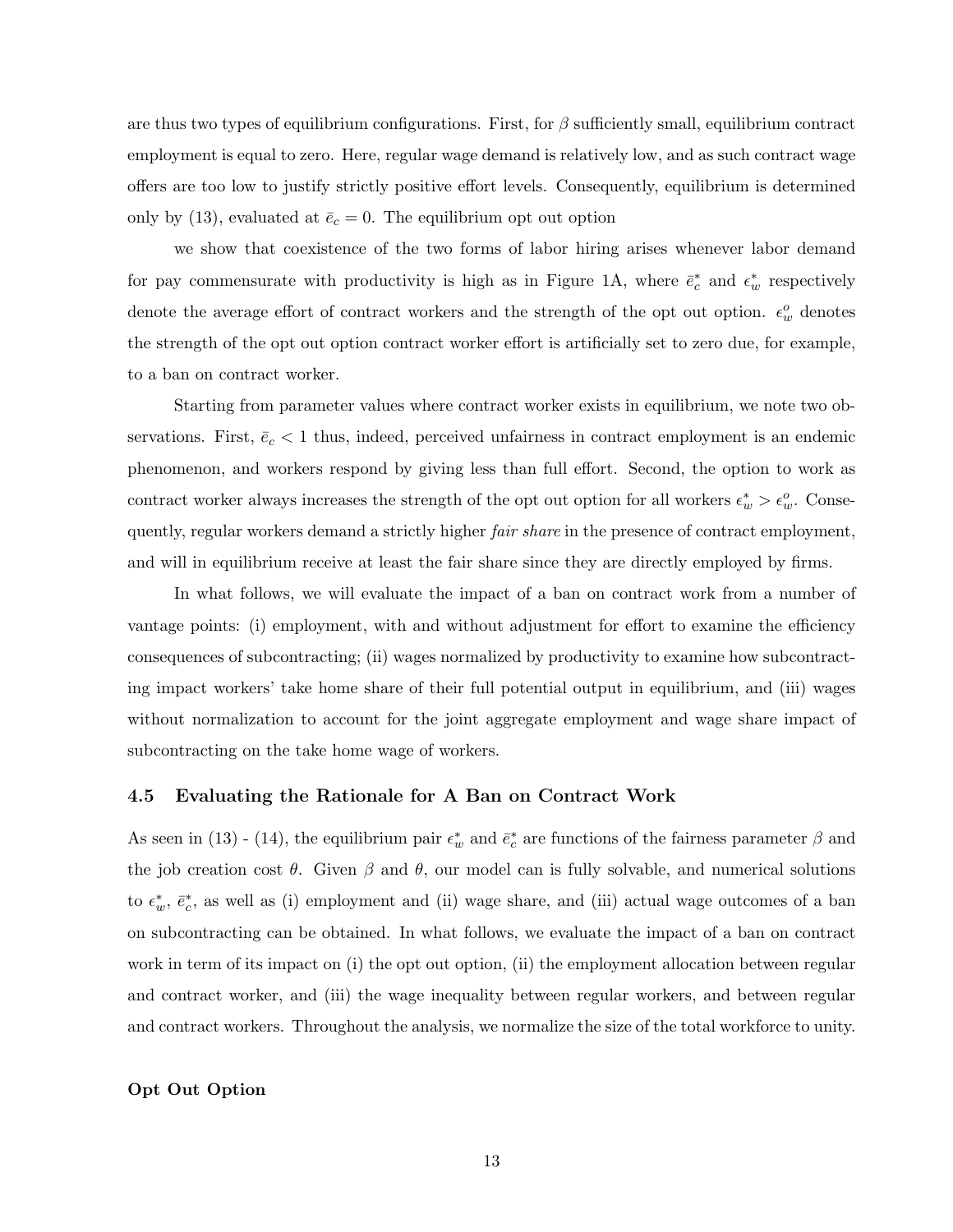Figure 6a plots the relationship between the equilibrium opt out option and the fairness preference parameter  $\beta$  with and without a ban on contract work. For all values of  $\theta$  and  $\beta$ , a ban on contract work always weakens the opt out option. This implies that the fair share demand by regular workers is strictly lower when a ban on contract work is in place.

Interestingly, with a ban contract work,  $\beta$  has a uniformly negative impact on the strength of the opt out option for all values of  $\theta$ . Intuitively, an increase in the fairness preference parameter raises wage cost, induces unemployment in the absence of an alternative employment option, and in turn decreases workers' ability to demand high wages.

By contrast, in the presence of contract work, a higher  $\beta$  raises the demand for, and hence drives up the wage offers facing contract workers. This raises their effort, and in turn raises their wage as employers adjusts their willingness to  $r_c$ . This is shown in Figure 6b where an increase in  $β$  is always associated with an increase in contract worker productivity  $ρ^*$ .

Taken together, the strength of the opt out option can indeed by increasing with respect to  $\beta$  contrary to the benchmark scenario with a ban on contract work. This is shown in Figure 6a for job creation cost θ and fairness parameter  $β$  both sufficiently small.

#### Employment

Figure 7 plot the equilibrium relationship between regular and contract employment as a function  $β$ , once again for various values of job creation cost. As shown a ban on contract worker unambiguously increase regular employment. If such a ban is lifted, it can be seen that regular employment decreases with the fairness parameter  $\beta$ , while contract employment monotonically increases with β. Indeed, contract worker can exceed regular employment in equilibrium when β is suffciently high.

#### Total Effective Employment

We can furthermore define total effective labor employment in the economy in effort adjusted term, where  $N_r + \bar{e}_c N_c$  gives the total effective labor inputs in the economy.  $N_r + \bar{e} N_c$  has a maximum at unity. In Figure 8 we plot the relationship between total effective labor employment and beta, for various values of job creation cost. As shown, a ban on contract work strictly decreases total effective employment in the labor market. Thus, while contract workers offer lower effort in equilibrium, banning the institution to incentivize employers to hire more regular workers (Figure 7) does not increase total employment enough to compensate for the loss in effective employment.

Note that a rise in the fairness parameter  $\beta$  strictly decreases total effective employment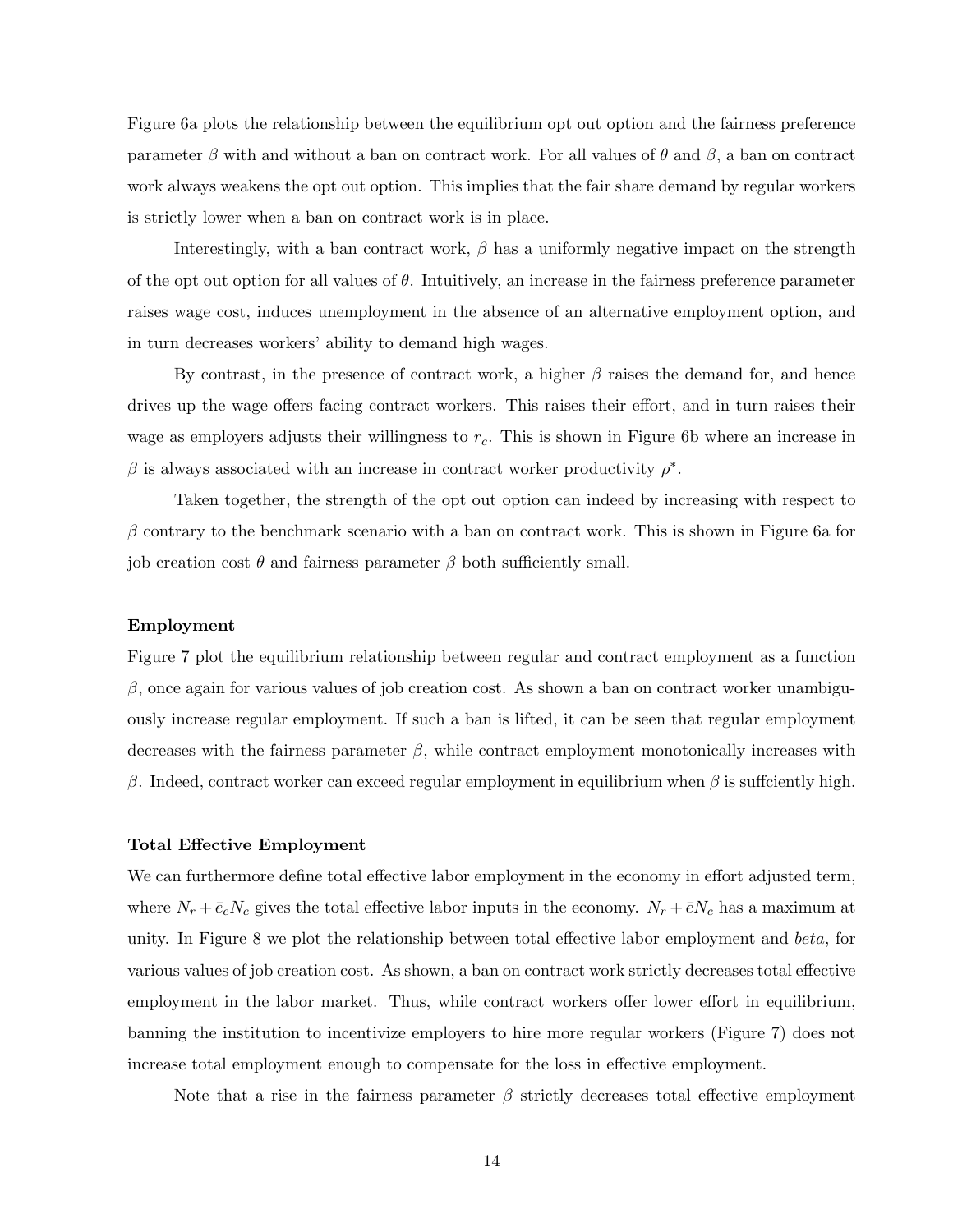in the absence of contract labor. Somewhat counterintuitively, lifting the ban on contract labor can potentially reverse this relationship. Specifically, a higher  $\beta$  raises the demand for contract work. This increases both the employment of contract workers, as well as the wage they command. Consequently, the effort associated with contract employment is also increasing in  $\beta$  (Figure 6). In Figure 8, this possibility arises in equilibrium when both  $\beta$  and  $\theta$  are sufficiently small.

#### Wage Impacts

In order to ascertain the wage impact of a ban on contract work, additional assumptions will need to be made on the production function. Suppose therefore that  $Y(E, K) = E^{\alpha} K^{1-\alpha}$ , where  $\alpha$ denotes the labor share. Here,  $\alpha$  takes on the dual role as the labor share, as well as the inverse of the elasticity of demand for labor. The higher  $\alpha$  is, the more elastic the labor demand, and as such, the less susceptible the marginal product  $p_e$  is to changes in E that arises due to a ban on contract labor. Throughout, we normalize the size of the composite input  $K$  to unituy.

Thus, assume that  $\alpha$  is sufficiently high, and as such the effective labor demand is relative elastic. In this case, a ban on contract work strictly decreases the average wage per job seeker for all  $\beta$ . By contrast, if  $\alpha$  is sufficiently low, corresponding to an increase in the sensitivity of the marginal product  $p_e$  to changes in effective employment, a ban on contract worker increases the average wage per job seeker for all values of  $\beta$ . Finally, for intermediate cases of  $\alpha$ , a ban on contract work decreases the average wage per job seeker if  $\beta$  is furthermore sufficiently large so that the increase in contract worker demand is acute.

In summary, the overall efficiency consequences of a ban on contract work in terms of total effective employment is unambiguously negative for all values of  $\beta$  and  $\theta$  where contract employment can exist in equilibrium. Effectively, the demand for a fair wage imposes a de facto wage floor even in the absence of any regulatory constraints, and shifts the wage distribution to the right. The limit that this imposes on total employment is partially relieved through contract employment, even accounting for the lower effort that contract workers provide.

While a ban on contract work strictly worsens the opt out option  $\epsilon_w$ , the overall wage consequences of a ban on contract work is nuanced . The total wage per job seeker can either rise of fall with the ban, depending on the elasticity of labor demand, determined by the parameter  $\alpha$ .

A ban on contract work has wage inequality consequences as well. Interestingly, since a ban on contract work strictly worsens the opt out option  $\epsilon_w$ , regular workers' demand for a fair share  $(\delta_r)$  strictly decreases with a ban. This allows for a strictly higher level of wage inequality between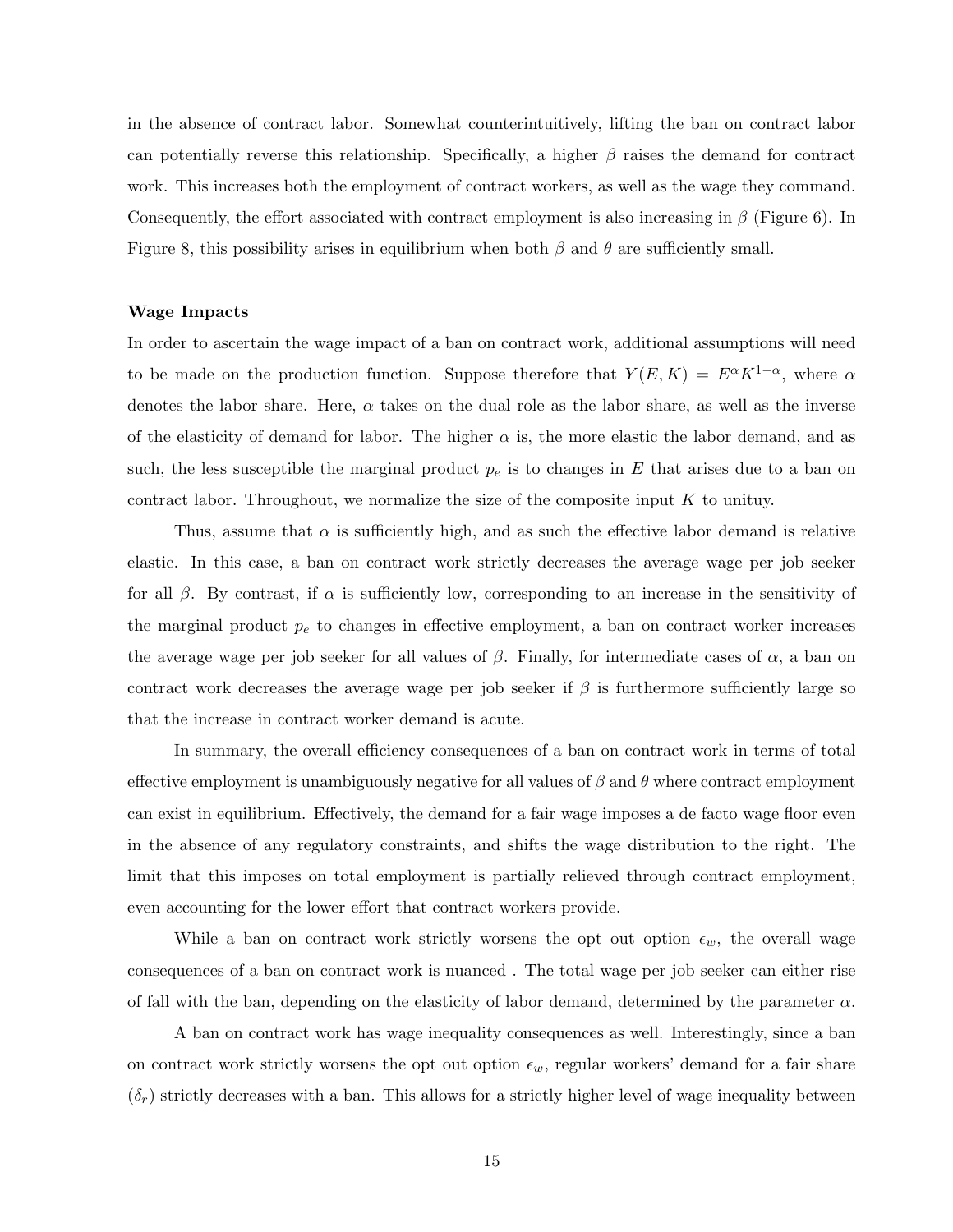regular workers as measured by the regular worker wage spread in the presence of a ban.

A key driving force behind many of the new insights offered here is the relationship between the fair share and the strength of the opt out option. In the next section, we examine the empirical relevance of this relationship.

# 5 Empirical Implications

Specifically, we will examine in detail three empirical implications of the model. In each case, the role of the fair share demand,  $\delta_r$ , and hence the opt out option, is paramount since  $\delta_r = \beta + (1-\beta)\epsilon_w$ . These three implications cover the share of contract employment to regular employment, the regular worker wage spread, and the regular to contract worker wage spread:

$$
\frac{N_c}{N_r} = \frac{\delta_r}{1 - \delta_r} \frac{\theta}{1 - \theta}.
$$
\n(15)

$$
\frac{w_r^+ - w_r^*}{w_r^+} = 1 - \delta_r,\tag{16}
$$

$$
\frac{w_r^+ - w_c^+}{w_r^+} = 1 - \delta_r \bar{e}_c.
$$
\n(17)

These follow directly from (10) as well as Propositions 1 and 2. In terms of the share of contract to regular employment  $N_c/N_r$ , a better opt out option  $\epsilon_w$  raises the fair share demand, and skews labor hiring in favor of contract workers. This puts limits on how low regular wages can be. In turn, the regular wage spread between the highest and the lowest paid regular worker,  $(w_r^+ - w_r^*)/w_r^+$ , decreases. For the same reason, the regular to contract worker wage spread,  $w_r^+ - w_c^+ / w_r^+$ , also decreases as the demand for contract laborers rises in response to an increase in the fair share demand. The rate of this latter change in wage spread is moderated by the equilibrium effort of casual workers  $\bar{e}_c$ .

In summary, we test three hypotheses: An increase in the strength of the opt out option  $\epsilon_w$  (i) increases the share of contract to regular employment (ii) decreases the regular worker wage spread, (iii) decreases the contract to regular worker wage spread with potential non-linear effects through  $\bar{e}_c$ . In practice, wage inequality at the worker level might occur simply because of heterogeneous worker productivity. We show in Appendix B that the model can be readily extended to account for worker heterogeneity without changing the essence of the findings listed above. Throughout, we account for all other determinants of the share of contract to regular workers, namely  $\beta$  since  $\delta_r = \beta + (1 - \beta)\epsilon_w$  and  $\theta$  by introducing state, industry and year fixed effects in the regression. We also account for the nonlinear effects of  $\epsilon_w$  on the share of contract to regular workers, as well as the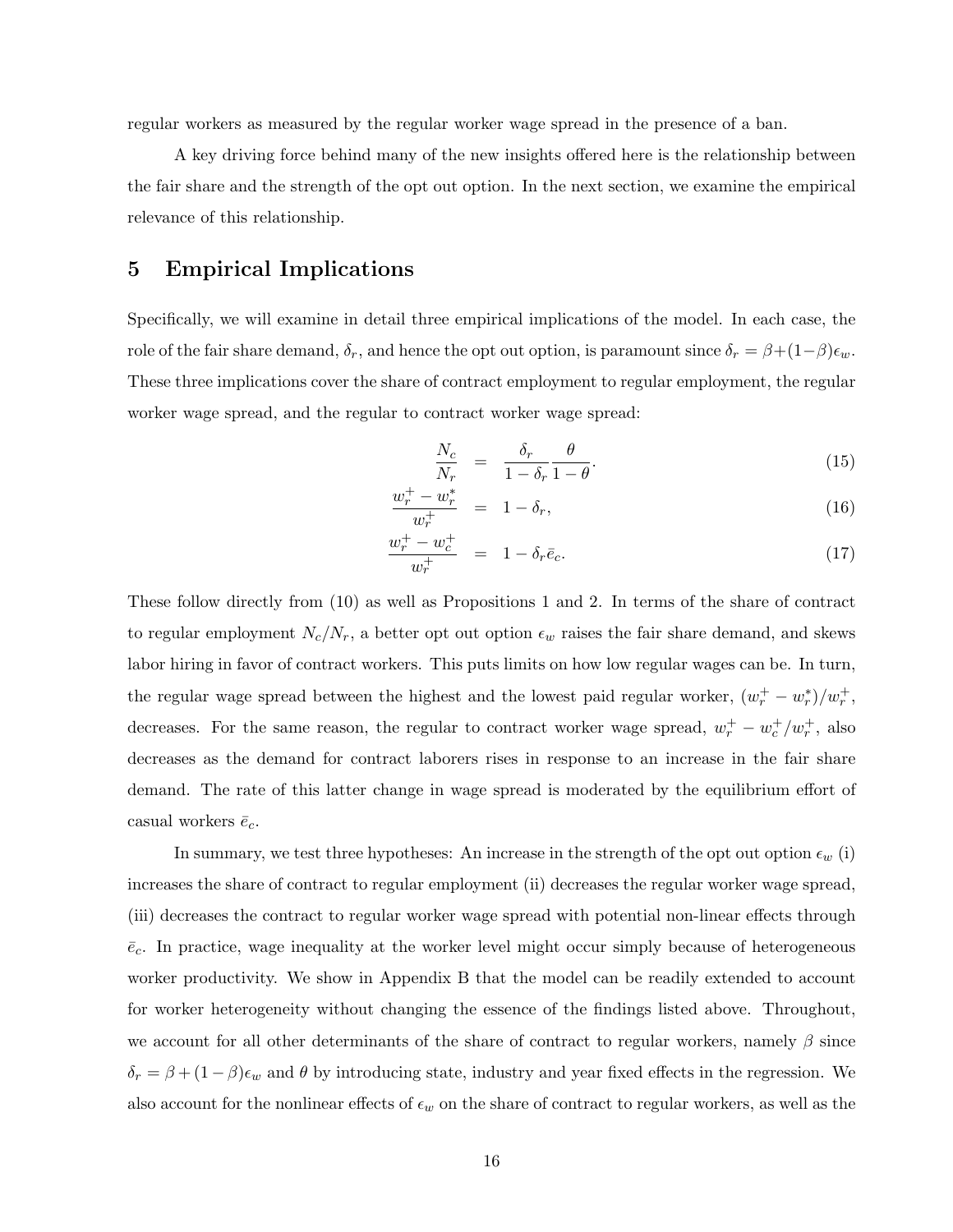regular-contract worker wage spread through  $\bar{e}_c$ , by introducing squared terms into the regression.

To test these hypotheses, we require a proxy for  $\epsilon_w$ , the strength of the opt out option, which measures the average wage of all job seekers as a share of the marginal product of labor. The latter is given by the wage of the highest paid worker from Proposition 1,  $w_r^+$ . For the former, however, we only have information on the average wages of employed workers from the ASI, call it  $\bar{w}$ . Thus, the ASI only offers information on

$$
\hat{\epsilon}_w = \frac{\bar{w}}{w_r^+}.
$$

In order to use  $\hat{\epsilon}_w$  from the data to inform the size of the opt out option  $\epsilon_w$ , we note from Proposition 2 that the unemployment rate is  $\theta$ . Thus,

$$
\epsilon_w = \frac{\bar{w}}{w_r^+} \frac{N_c + N_r}{N} = (1 - \theta)\hat{\epsilon}_w.
$$

In what follows, we use the observed average wage of employed workers as a fraction of the maximal regular wage  $\epsilon_w$  as a proxy for the strength of the opt out option  $\epsilon_w$ , and use industry, state, and year fixed effects to control for differences in  $\theta$ ,  $\frac{a^+}{a^-}$  $\frac{a^{\dagger}}{\bar{a}}$ , in addition to  $\beta$ .

In what follows, we report the results of three sets of regressions corresponding to (15) - (17). Respectively, these estimations regress the share of contract to regular worker, the regular worker wage spread, and the regular-contract worker wage spread on the opt out option proxy  $\hat{\epsilon_w}$ . We also introduce non-linear terms for (15) and (17), as well as fixed effects capturing industry level, state level, and year specific differences. OLS estimates in Table 3 for each set of regressions. For (15) ad (16), we furthermore perform tobit regressions with fixed effects to account for the censoring at zero of the two endogenous variables.

With respect to the employment impact of a better opt out option, our findings are consistent across all specifications. The evidence supports a positive relationship between the strength of the opt out option and the share of contract to regular workers. This suggests, perhaps counterintuitively, that a higher average wage among employed workers as a share of their marginal product, the higher the share of contract workers to regular workers. In the context of our model, we reason in (10) that a better opt out option raises the fair share demand by regular workers, which in turn biases employers decision to hire contract rather than regular workers.

With respect to the wage spread impact of a better opt out option, the evidence supports a negative relationship between the strength of the opt out option and the regular wage spread, thus closing the wage gap between the lowest paid regular worker and the highest paid regular worker. This is consistent with the prediction in our model as shown in Proposition 1, that a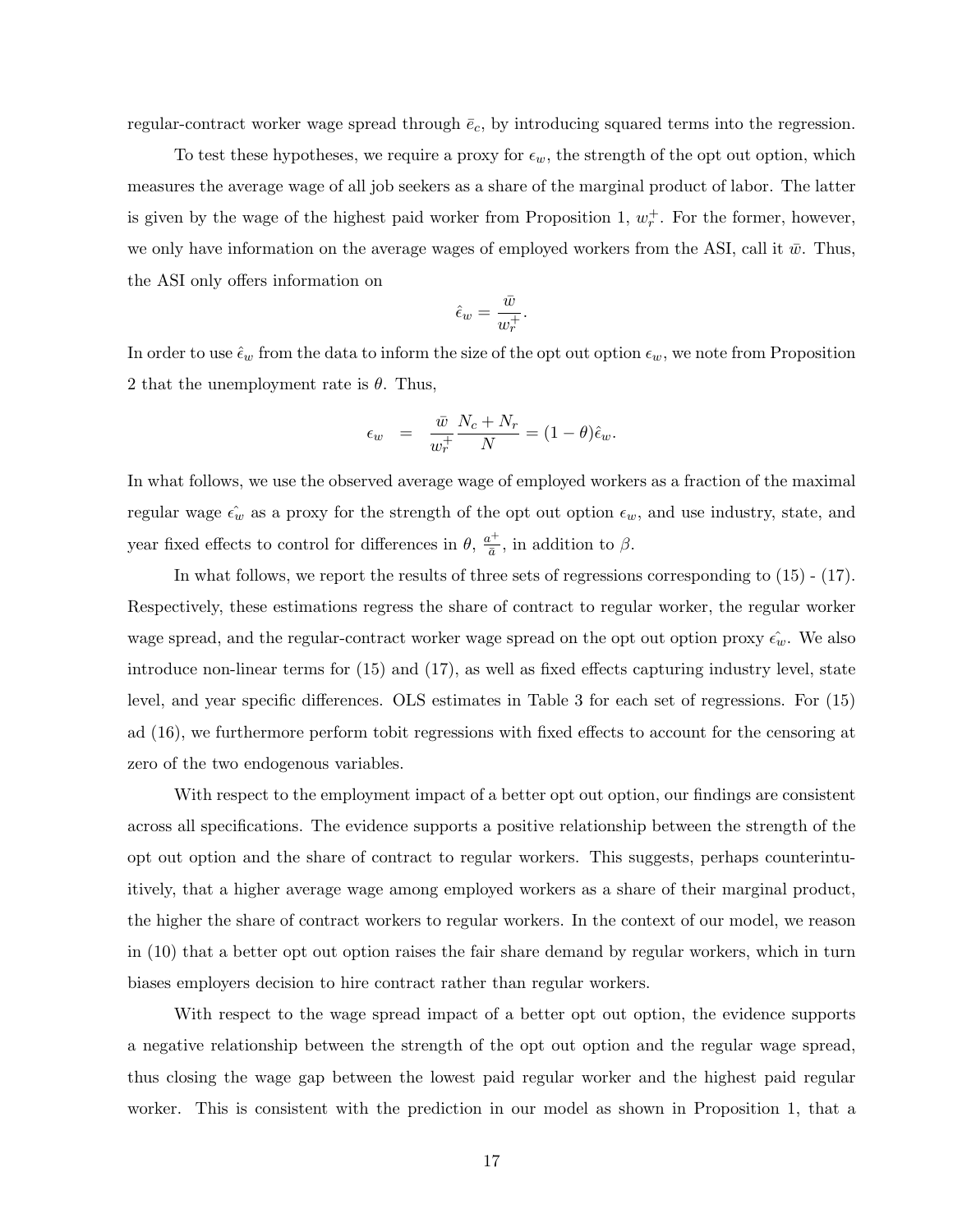better opt out option raises the fair share demand, which in turn narrows regular wage spread. The evidence furthermore supports a negative relationship between the strength of the opt out option and the contract to regular wage spread, thus closing the wage gap between the highest paid contract worker and the highest paid regular worker. This is consistent with Proposition 2, which shows that a better opt out option raises the fair share demand, and raises demand for contract workers. This narrows the contract to regular worker wage spread, accounting for the contract worker effort discount.

Tables 3 - 5 check the robustness of these findings in a number of ways. In Table 3, we include regressions that consider only low wage industries with regular and contract wages less than 300 rupees. As noted earlier, this retains over 90% of our observations but remove cases where regular and / or contract wages are at the extreme right tail of the wage distribution. In Table 4, we exclude observations where the number of firms at the industry level may well be too low to fully capture the range of the wage distribution.<sup>[5](#page-0-0)</sup> The results shown in Table 4excludes observations where the number of firms at the industry level covered in the survey is less than 20. In Table 5, we attempt to exclude situations where alternative theories of two-tiered employment may apply. Specifically, the Eswaran and Kotwal (1985) model of two-tiered labor market posits that a permanent (regular) worker status confers a income smoothing function. Consequently, the wage of permanent (regular) workers is less than the wage of casual (contract) workers to reflect the risk premium. Table 5 excludes observations where the average regular wage (at the state×industry×year level) less than the average contract wage. These results continues to yield findings that support the three hypotheses we pose.

## 6 Conclusion

What explains the proliferation of contract labor? What determines the pay gap between contract and regular work? What are the efficiency consequences of this wage inequality?

In this paper, we introduce fairness preference in a canonical model of a labor market with search friction. We find that the fair wage effort hypothesis in this setting implies a wage floor for regular work, above which a dispersion of regular wages obtains. We also find the demand for high wages provides the incentives for employers to hire contract workers, even if there is indeed a contract worker productivity discount. This paper endogenizes this equilibrium contract worker effort discount, and rationalizes its existence by observing that the institution of subcontracting

<sup>&</sup>lt;sup>5</sup>We used a range of other number thresholds, and all yielded consistent findings.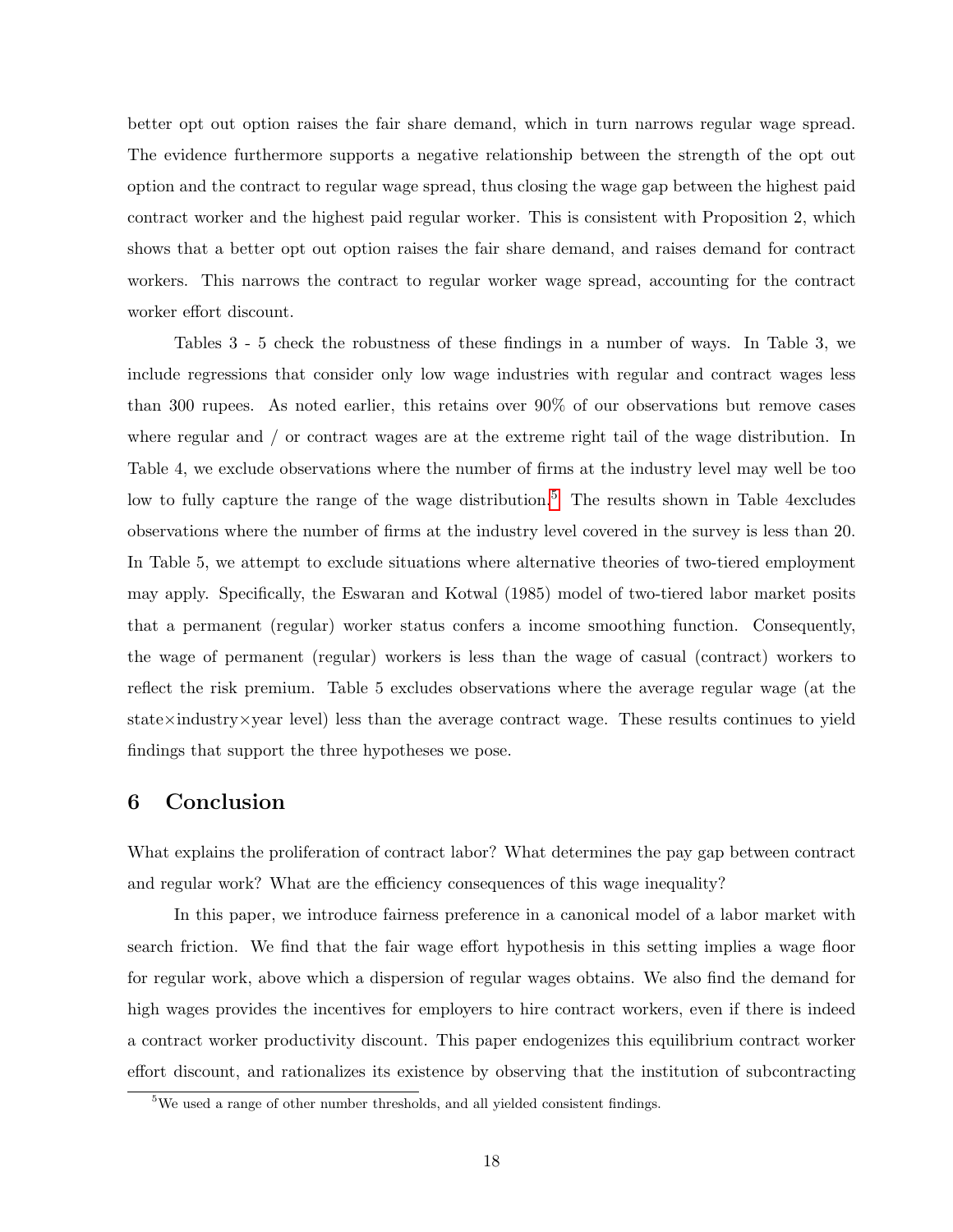gives rise to a dual hold-up problem – employers cannot internalize the actual wage consequences of their payment to subcontractors, and likewise subcontractors do not realize the effort consequences of their wage decisions. This basic setting yields a very sharp set of comparative statics properties of wages, wage spreads, and employment. In particular, we find that despite the effort discount, a ban on contract work decreases total effective employment, and is thus costly in terms of overall efficiency. In addition, we find that a ban has income distributional consequences as well. In particular, a ban on contract work can either increase, decrease, or leave unchanged the average wage per job seeker. In addition, a ban on contract work increases the regular worker wage spread, as the weakening in job seeker's opt out option lowers the fair wage demand.

We estimate three empirical implications of this paper using a panel data set from the Annual Survey of Industries of India. In each case, we find evidence consistent with a fairness preference by workers, which introduces a hitherto under-appreciated link between the demand for a fair share by regular workers, equilibrium contract employment, and equilibrium wage inequality both among regular workers, and between regular and contract workers.

# Appendix A

#### Proof of Proposition 1:

1. Firms maximize profits by paying at least the fair wage.

Note from (7) that choosing  $w_r$  to maximize profits is equivalent to choosing  $w_r$  to minimize the cost per effective unit of regular work,

$$
\frac{c(w_r)}{e_r} = \frac{w_r}{1-\theta/H(w_r)}\frac{1}{\min\{w_r/w_r^*,1\}}
$$

.

If  $w_r < w_r^*$ 

$$
\frac{c(w_r)}{e_r} = \frac{w_r}{1 - \theta/H(w_r)} \frac{w_r^*}{w_r} = \frac{w_r^*}{1 - \theta/H(w_r)} > \frac{w_r^*}{1 - \theta/H(w_r^*)} = c(w_r^*).
$$

Thus, firms pay least the fair wage to maximize profit.

2. Wage dispersion beyond the fair wage.

The first order conditions of (7) with respect to the share of regular workers s and the total effective labor input  $E$  gives,

$$
p_e = \frac{c(w_r)}{e_r}
$$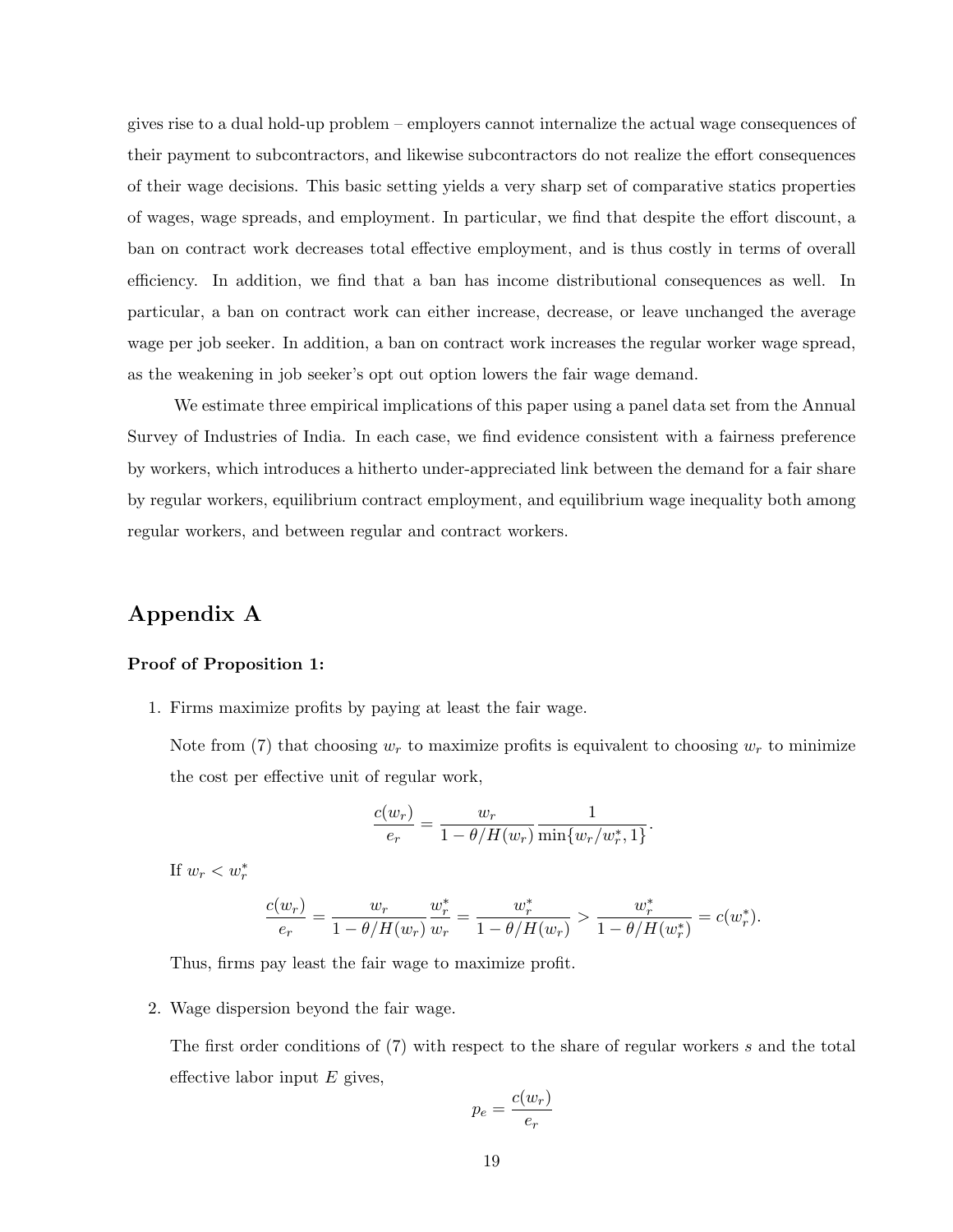or upon rearranging as  $e_r = 1$ 

$$
H(w_r)(p_e - w_r) = p_e \theta.
$$
\n(18)

Thus, firms hires workers until the expected gains from hiring one more regular worker at full effort  $H(w_r)(p_e - w_r)$  is equal to the cost of creating a vacancy  $p_e\theta$ . This implies a dispersed distribution of regular wages of the following form:

$$
H(w_r) = \frac{\theta}{1 - w_r/p_e}.\tag{19}
$$

for any  $w \ge w_r^* = (\beta + (1 - \beta)\epsilon_w)p_e(1 - \theta)$ , and  $H(w) = H(w_r^*)$  otherwise. The maximal wage offer of a firm  $w_r^+$  is solving (19) evaluated at  $H(w_r^+) = 1$ , or

$$
w_r^+ = p_e(1 - \theta) \tag{20}
$$

with the interpretation that the maximal offer wage offer is given by the marginal revenue associated with the effective labor input of a regular worker. The range  $\Omega_r = [w_r^*, w_r^+]$  is non-empty, as long as the average wage  $\bar{w}$  in the economy is no greater than the wage of the highest paid regular worker. We will show in what follows that this condition is always satisfied.

#### Proof of Proposition 2:

1. Subcontractors maximize profits by paying less than the fair wage. From the first order conditions of (8) with respect to the share of regular workers s and the total effective labor input  $E$  also implies that

$$
p_e = \frac{r_c}{\bar{e}_c}.\tag{21}
$$

Suppose that  $r_c = p_e$  and firms price contract labor at the full marginal product  $p_e$ . Given the regular wage floor  $w_r^*$  and the likelihood of acceptance  $H(w_r^*)$ , the maximal profit of a subcontractor who pays the contract worker fair wage  $\delta_c r_c = \delta_c p_e (1 - \theta)$  is  $H(w_r^*)(p_e - \delta_c p_e)$  $p_e \theta = \theta [1 - \delta_r (1 - \theta)] / [1 - delta_c (1 - \theta)] - \theta < 0$ . By analogous reasoning, paying any wage more than or equal to the contract fair wage cannot be profit maximizing.

2. Wage dispersion below the fair wage: Based on the price of contract workers  $r_c$ , subcontractor entry takes place until profits are driven to zero, or

$$
H(w_c)(r_c - w_c) - r_c \theta = H(w_c)(p_e \bar{e}_c - w_c) - p_c \bar{e}_c \theta = 0.
$$
\n(22)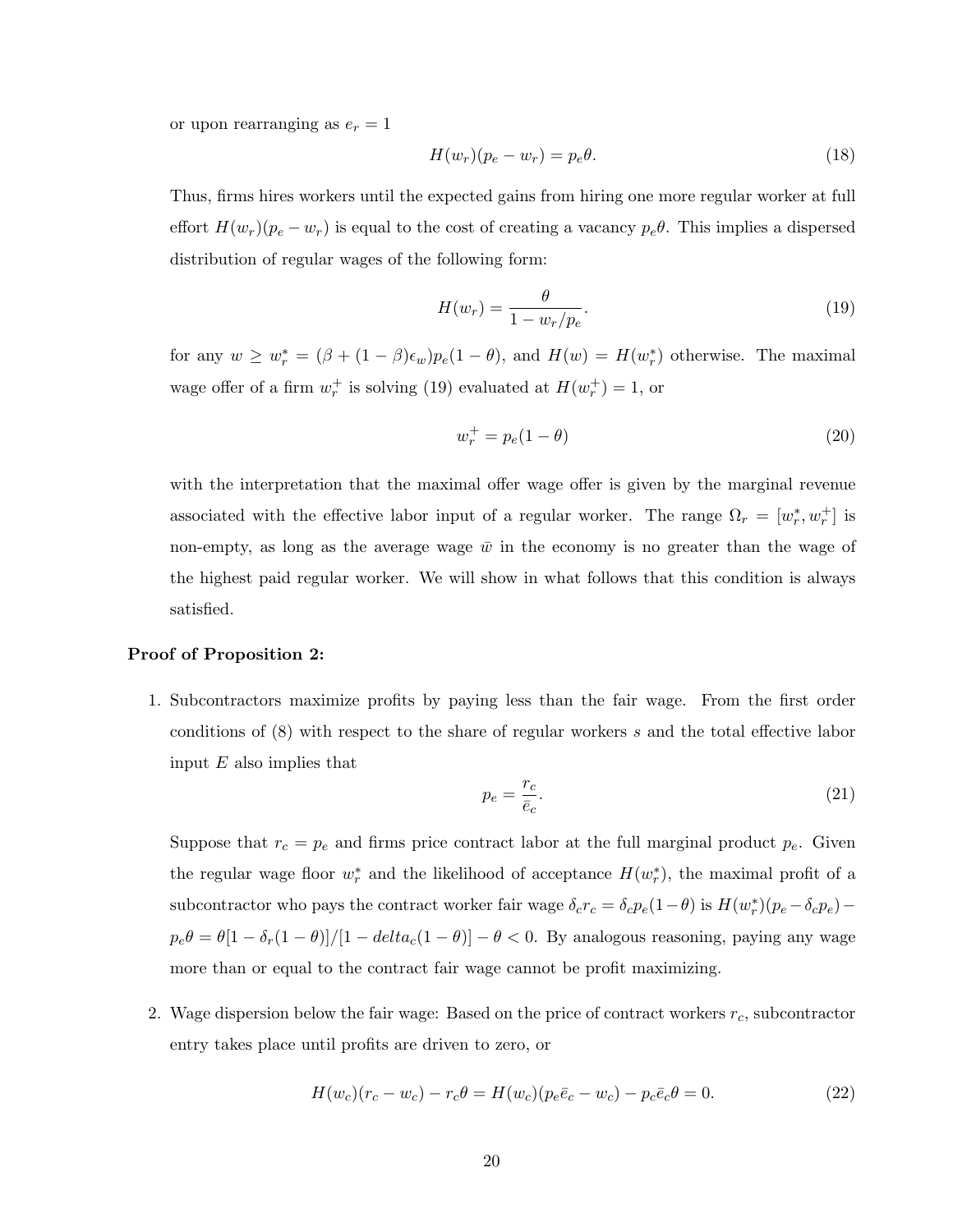Since  $\bar{e}_c \leq 1$ , the marginal product of contract workers is never higher than the marginal product of regular workers  $p_e > r_c$ . It follows that subcontractors will never pay a wage higher than the minimal regular wage.<sup>[6](#page-0-0)</sup> The maximum break even wage that a subcontractor can pay solves

$$
H(w_c^+)(r_c - w_c^+) - r_c \theta = 0
$$

Since no firms pay less than  $w_r^*$  and no subcontractors pay more than  $w_c^+$ ,  $H(w_c^+) = H(w_r^*),$ and thus the maximum break even contract wage is

$$
H(w_r^*)(r_c - w_c^+) - r_c\theta = 0 \Leftrightarrow w_c^+ = (\beta + (1 - \beta)\epsilon_w)p_e\bar{e}_c(1 - \theta).
$$

Interestingly, this break even wage is strictly less than the fair wage of contract work:

$$
\frac{w_c^+}{w_c^*} = \frac{\beta + (1 - \beta)\epsilon_w}{\beta + (1 - \beta)\epsilon_w/\bar{e}_c}
$$

since the productivity difference between regular and contract workers is equal to  $\bar{e}_c/e_r = \bar{e}_c$ from Proposition 1. The break even condition also implies a dispersed range of contract wages:

$$
H(w_c) = \frac{\theta}{1 - w_c/(p_e \bar{e}_c)}.
$$
\n(23)

for all  $w_c \in [0, w_c^+] = \Omega_c$ .

3. Willingness to pay for subcontracted labor. From (8), a firm's willingness to pay for contract workers is equal to  $p_e$  adjusted appropriately to reflect contract worker effort, or

$$
r_c = p_e \bar{e}_c \le p_e
$$

for  $\bar{e}_c \leq 1$ .

# Appendix B

In this Appendix, we extend to model to account for heterogeneous workers. Let a denote the effective input endowment of a worker, in the normalized range  $[1, a^+]$ . Furthermore, let  $\overline{N}(a)$ denote the number of workers with productivity a, and  $\overline{N} = \int_0^{a^+} N(a)da$ , and  $N_j(a)$  the number of workers with productivity a employment in  $j = r, c$ . Also let  $w_j^+(a)$  and  $w_r^*(a)$  denote the fair wage, and the wage of the highest earning worker with productivity a in  $j = r, c$ .

<sup>&</sup>lt;sup>6</sup>To see this, note simply that from (18) that  $0 = H(w_r^*)(p_e - w_r^*) - p_e\theta \ge H(w_r^*)(r_c - w_r^*) - p_e\theta$  and as such a subcontractor will make a loss by paying  $w_r^*$ . Analogous arguments hold for any wage in the range  $\Omega_r$ .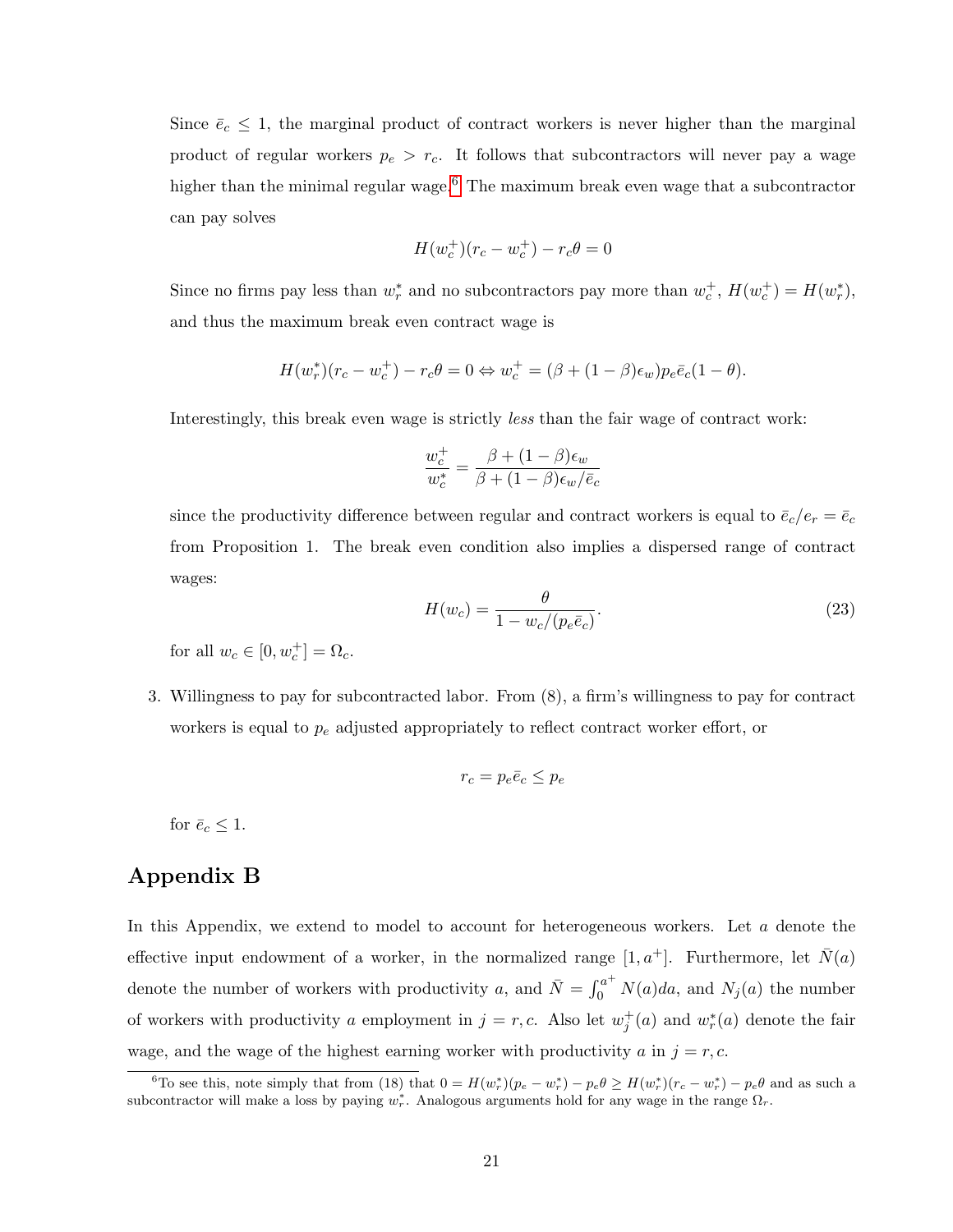We now turn to each of the three empirical implications of the model. First, let the total number of contract workers and the total number of regular workers, aggregated over all productivity types be  $\mathcal{N}_c = \int_1^{a^+} N_c(a)da$  and  $\mathcal{N}_r = \int_1^{a^+} N_r(a)da$  respectively. From (10),  $N_c(a)/N_r(a)$  is scale invariant at  $\delta_r \theta/((1 - \delta_r)(1 - \theta))$ , it follows that

$$
\frac{\mathcal{N}_c}{\mathcal{N}_r} = \frac{\delta_r}{1 - \delta_r} \frac{\theta}{1 - \theta}.
$$
\n(24)

Thus, amore favorable opt out option  $\epsilon_w$  is associated with an increase in the share of contract to regular workers, through its impact on the fair share demand  $\delta_r = \beta + (1 - \beta)\epsilon_w$  as in the basic model.

Next, since the observed maximal wage in  $j = r, c$  is the maximal wage of the highest productivity worker, while the minimal wage in  $j$  is the lowest wage of the lowest productivity worker, the observed regular wage spread reflects the productivity heterogeneity as

$$
\frac{\max_{a} w_r^+(a) - \min_{a} w_r^*(a)}{\max_{a} w_r^+(a)} = 1 - \delta_r/a^+\tag{25}
$$

while the observed contract to regular wage spread is unaffected by the introduction of heterogeneity:

$$
\frac{\max_a w_r^+(a) - \max_a w_c^+(a)}{\max_a w_r^+(a)} = 1 - \delta_r \bar{e}_c.
$$
\n(26)

Thus, more favorable opt out option is associated with a reduction in both the between and within wage inequality measures, through the effect of  $\epsilon_w$  on  $\delta_r$ . This is once again consistent with the findings of the main model.

To determine the opt out option proxy with worker heterogeneity, we obtain from the ASI the average wages of employed workers as a fraction of the highest paid regular worker:

$$
\hat{\epsilon}_w = \frac{1}{w^+(a^+)} \left( \int_1^{a^+} N_r(a) \bar{w}_r(a) + N_c(a) \bar{w}_c(a) da \right) / \left( \int_1^{a^+} N_r(a) + N_c(a) da \right).
$$

Rearranging,

$$
\epsilon_w = \frac{\int_1^{a^+} N_r(a) \frac{\bar{w}_r(a)}{p_e a} + N_c(a) \frac{\bar{w}_c(a)}{p_e a} da}{\bar{N}}
$$
  
\n
$$
= (1 - \theta) \frac{\left(\int_1^{a^+} N_r(a) \frac{\bar{w}_r(a)}{p_e a} + N_c(a) \frac{\bar{w}_c(a)}{p_e a} da\right)}{\int_1^{a^+} N_r(a) + N_c(a) da}
$$
  
\n
$$
= (1 - \theta) \epsilon_w \frac{a^+}{\bar{a}}
$$
 (27)

where  $\bar{a}$  denotes the average productivity of the employed workers  $(\int_1^{a^+} N_r(a)a+N_c(a)ada)/(\int_1^{a^+} N_r(a)+$  $N_c(a)da)$ ). Thus, we use the observed average wage of employed workers as a fraction of the max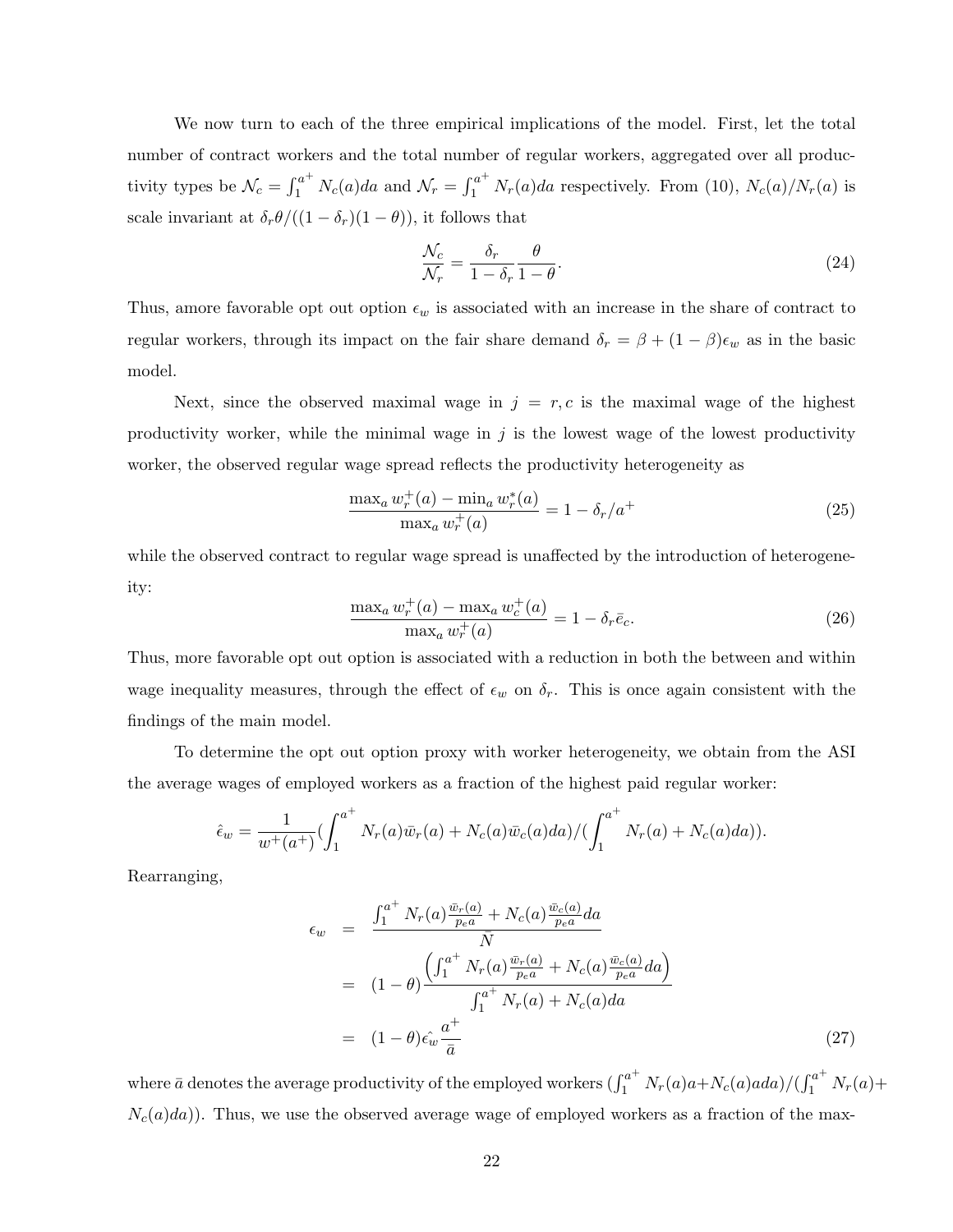imal regular wage  $\hat{\epsilon_w}$  as a proxy for the strength of the opt out option  $\epsilon_w$ , and use industry, state, and year fixed effects to control for differences in  $\theta$ ,  $\frac{a^+}{\bar{a}}$  $\frac{a^{\dagger}}{\bar{a}}$ , in addition to  $\beta$ .

# References

- Abraham, Katharine G. and Taylor, Susan K. 1996. "Firms Use of Outside Contractors: Theory and Evidence." Journal of Labor Economics 14: 394424.
- Acemoglu, Daron. 2001. "Good Jobs versus Bad Jobs," *Journal of Labor Economics* 19 (1): 1-21.
- Akerlof, George A and Janet Yellen. 1988. "Fairness and Unemployment," American Economic Review 78(2): 44-49.
- Autor, David. 2008. "The Economics of Labor Market Intermediation: An Analytic Framework," NBER Working Papers.
- Barrientos, Stephanie. 2008. "Contractor Labour: The Achilles Heel of Corporate Codes in Commercial Values Chains," Development and Change 39(6): 977-990.
- Barrientos, Stephanie. 2011. "Labour Chains: Analysing the Role of Labour Contractors in Global Production Networks," BWPI Working Paper 153, July 2011. Brooks World Poverty Institute.
- Besley, Timothy, and Robin Burgess. 2004. "Can Labor Regulation Hinder Economic Performance? Evidence from India. *Quarterly Journal of Economics* 119 (1): 91134.
- Bhandari, Amit Kumar and Almas Heshmati. 2006. "Wage inequality and job insecurity among permanent and contract workers in India: evidence from organized manufacturing industries," IZA Discussion Paper 2097. April 2006.
- Bryson, Alex. 2007. "Temporary Agency Workers and Workplace Performance in the Private Sector," Discussion Paper No. 3, Manpower Human Resources Lab, London.
- Bhattacharjea, Aditya. 2006. "Labour Market Regulation and Industrial Performance in India–A Critical Review of the Empirical Evidence," Working papers 141, Centre for Development Economics, Delhi School of Economics.
- Chan, Man-Kwun. 2013. "Contract Labour in Global Garment Supply Chains," WIEGO publication.
- CIETT (International confederation of private employment agencies). 2012. The Agency Work Industry around the World: Economic Report 2012 Edition. Brussels: CIETT.
- Doraszelski, Ulrich and Jordi Jaumandreu. 2013. "R&D and Productivity: Estimating Endogenous Productivity," Review of Economic Studies 80: 1338 - 1383.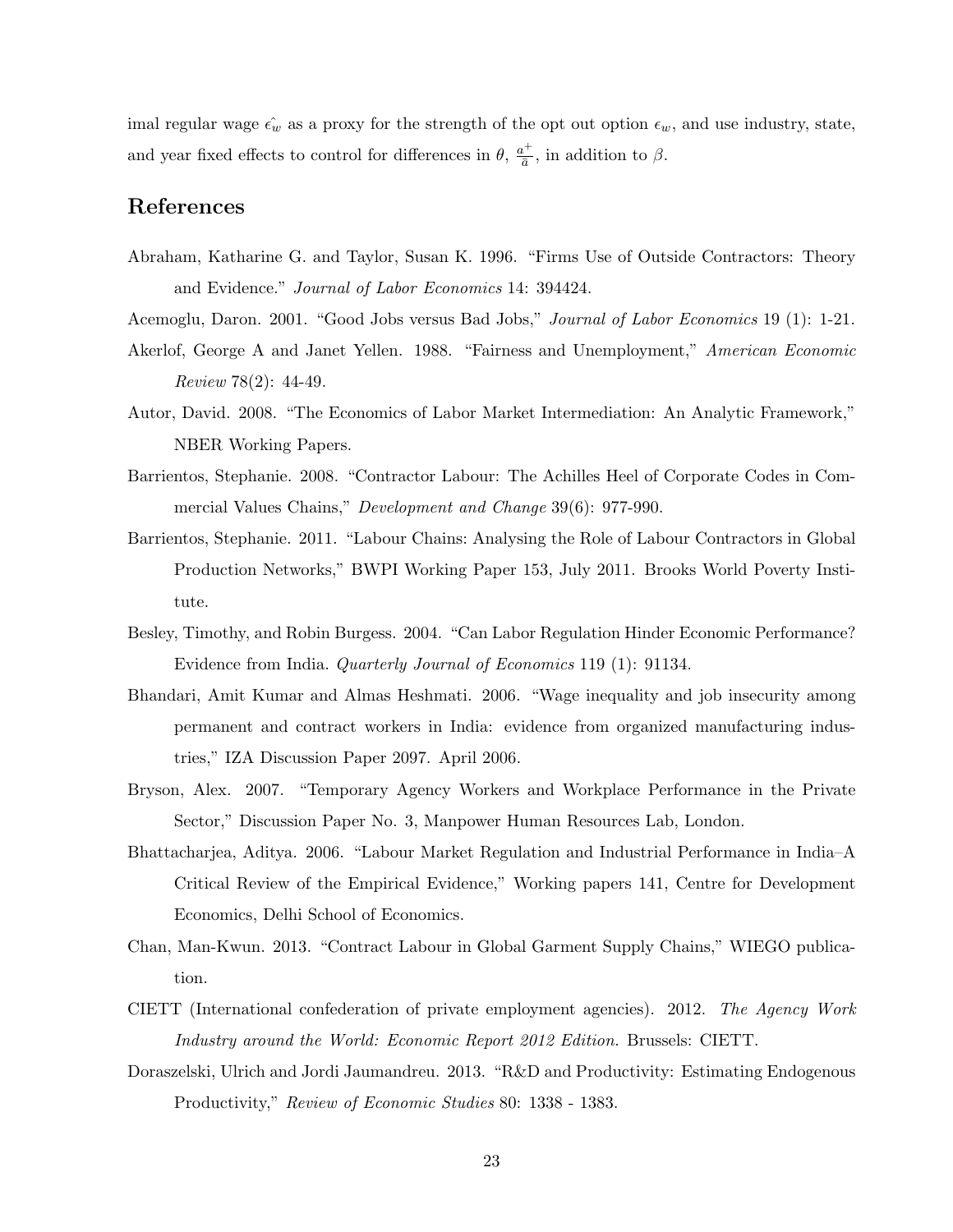- Eswaran, Mukesh and Ashok Kotwal. 1985. "A Theory of Two-Tier Labor Markets in Agrarian Economies," American Economic Review 75(1): 162-177.
- Gulati, Nikhil. 2012. "Indian Car Maker Declares Lockout," The Wall Street Journal 22 July 2012..
- Hirsch, Boris and Steffen Mueller. 2012. "The Productivity Effect of Temporary Agency Work: Evidence from German Panel Data," The Economic Journal 122 (August): F216-F235.
- Jahn, Elke. 2008. "Reassessing the Wage Penalty for Temps in Germany," IZA Discussion Paper no 3663. August 2008.
- Jones, S.R.G. 1987. "Minimum Wage Legislation in a Dual Labor Market, *European Economic* Review, 31(6):1229-1246.
- Nollen, Stanley. 1996. "Negative Aspects of Temporary Employment," Journal of Labor Research 17(4): 567-582.
- Panagariya, Arvind. 2004. "On India's Trade Reform," In Sumon Berry, Berry Bosworth, and Arvind Panagariya, India Policy Forum. Brookings Institution, Washington D.C. pp. 1 - 68.
- Powell, Benjamin and David Skarbek. 2006. "Sweatshops and Third World Living Standards: Are the Jobs Worth the Sweat?" Independent Institute Working Paper Number 53. September 27, 2004.
- Rajeev, Meenakshi. 2006. "Contract Labour in Karnataka: Emerging Issues and Options," Economic and Political Weekly May 27, 2006.
- Ramaswamy, K. V. 2013. "Size-dependent Labour Regulations and Threshold Effects: The Case of Contract-worker Intensity in Indian manufacturing," Indira Gandhi Institute of Development Research, Mumbai Working Papers 2013-012, Indira Gandhi Institute of Development Research, Mumbai, India.
- Seghal, Rakhi. 2012. "Manesar Workers are the Villains': Truth or Prejudice?" Economic and Political Weekly Vol - XLVII No. 31, August 04, 2012.

Soundararajan, Vidhya. 2015. "Contract labor in the Indian manufacturing sector." Mimeo.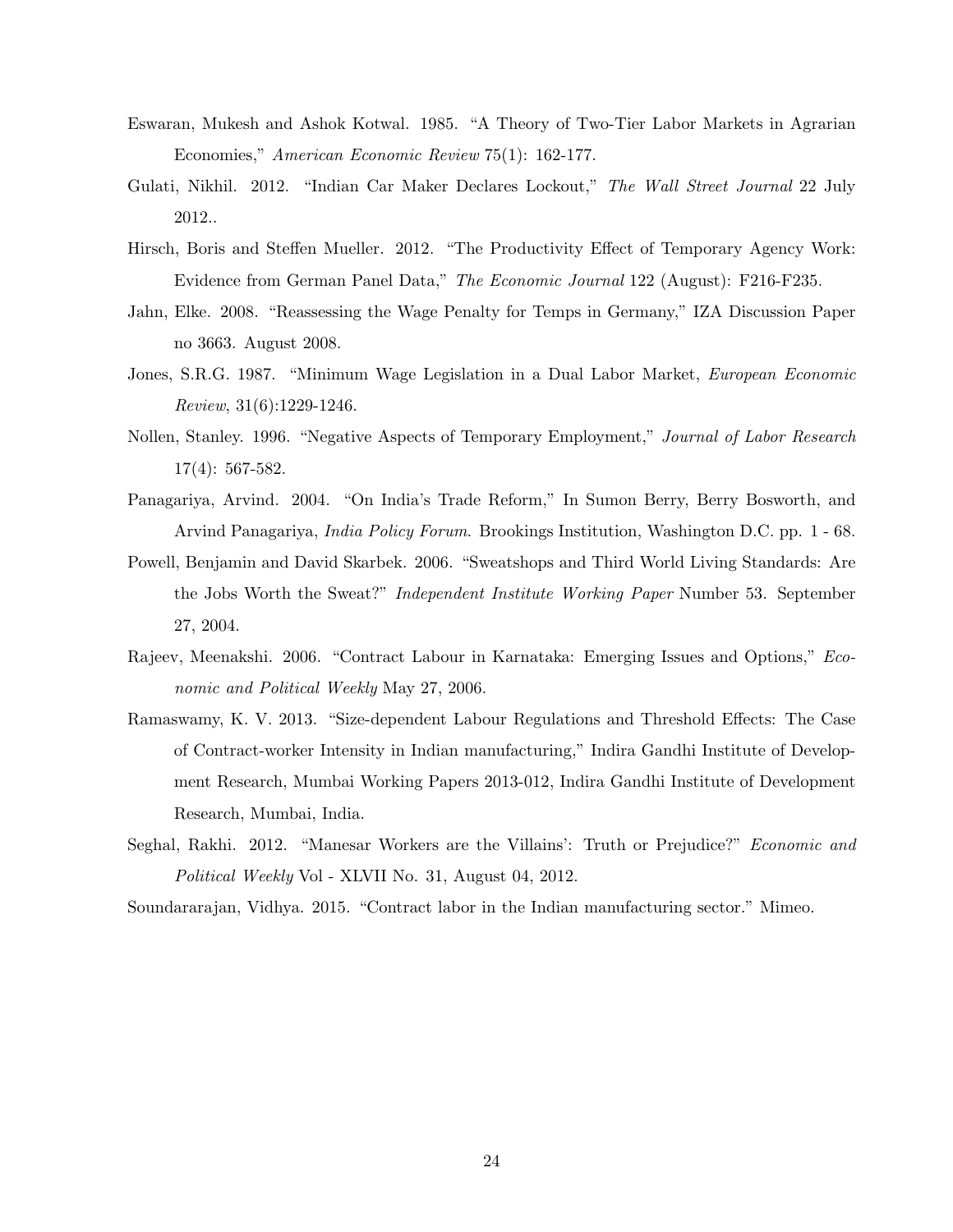

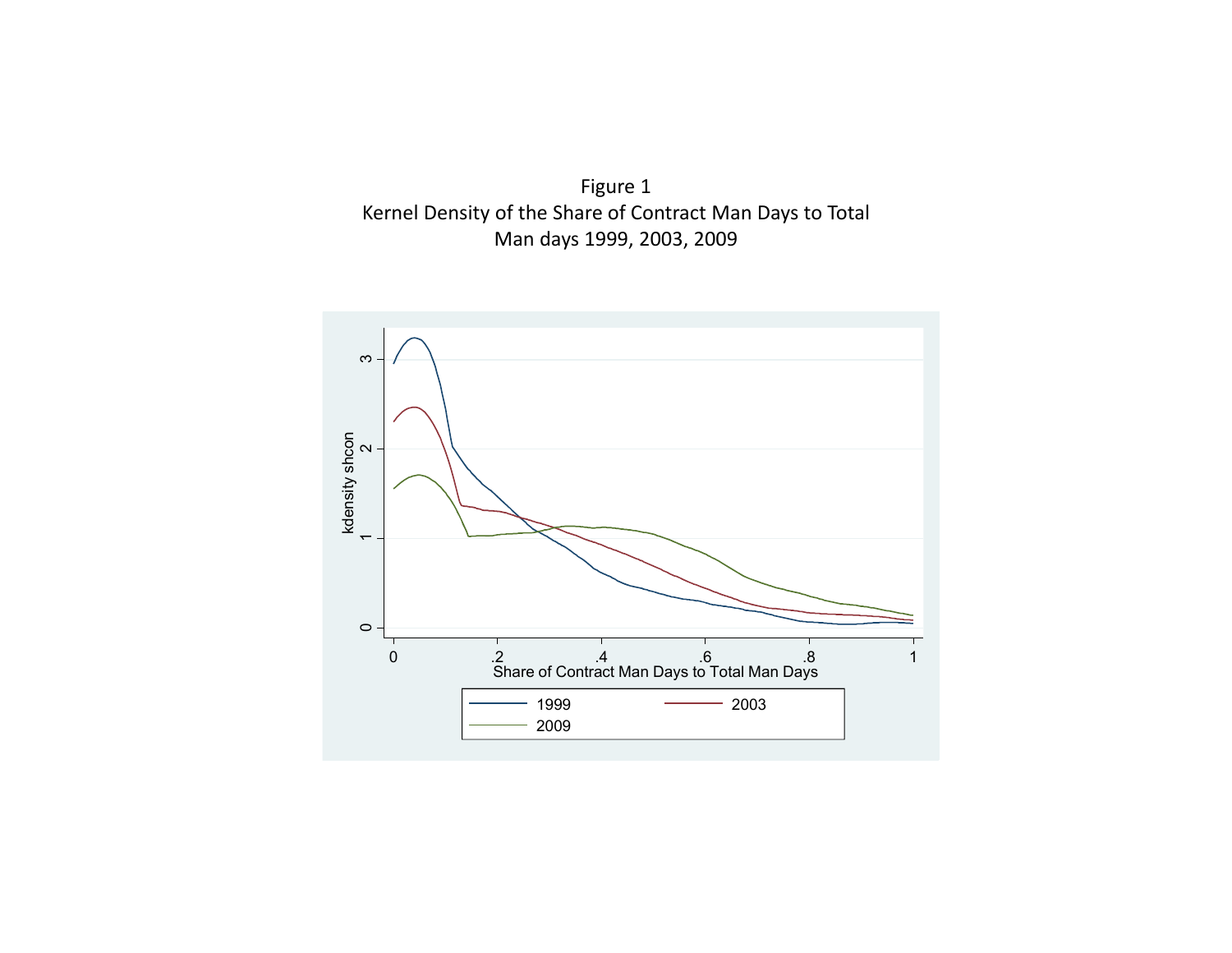

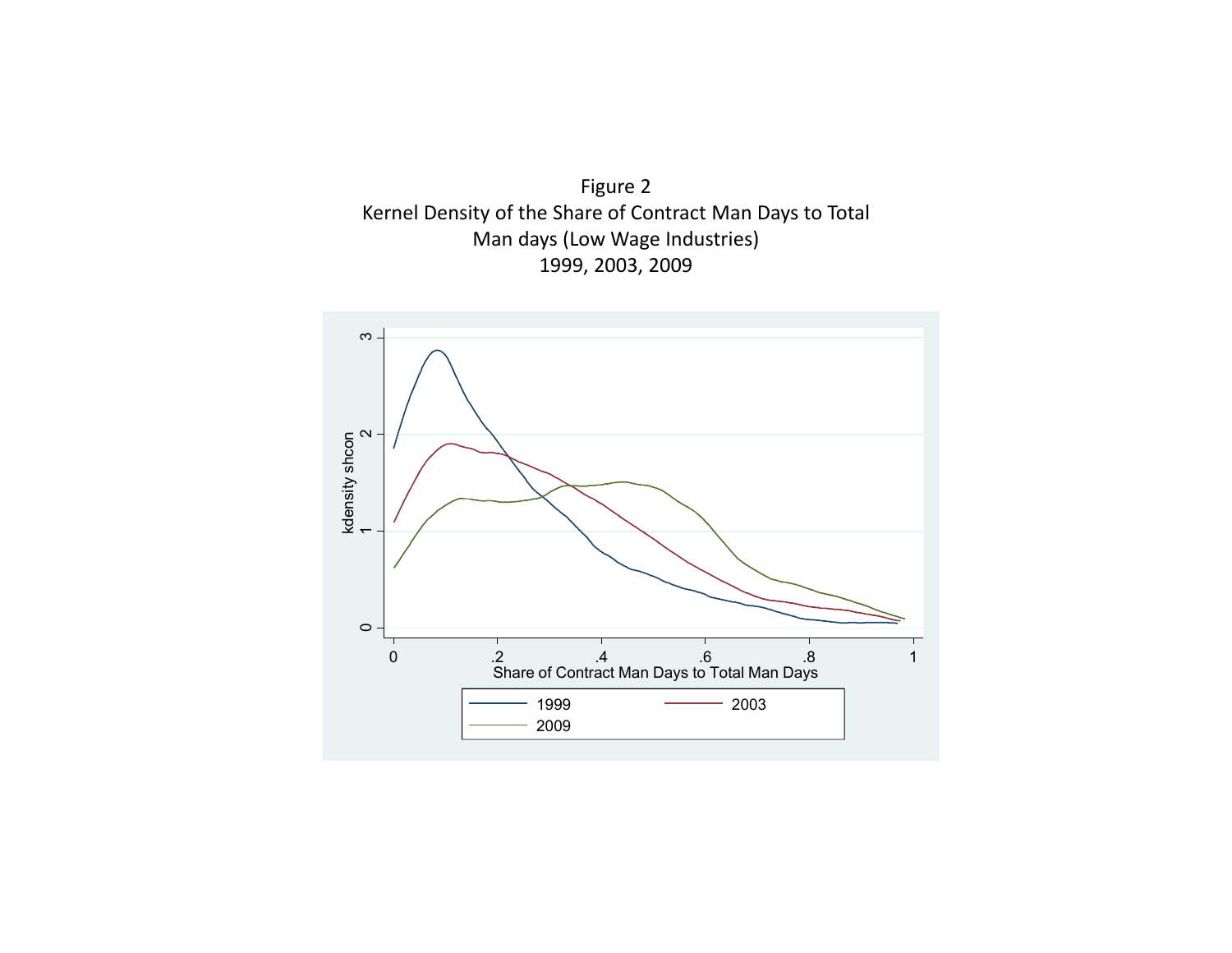

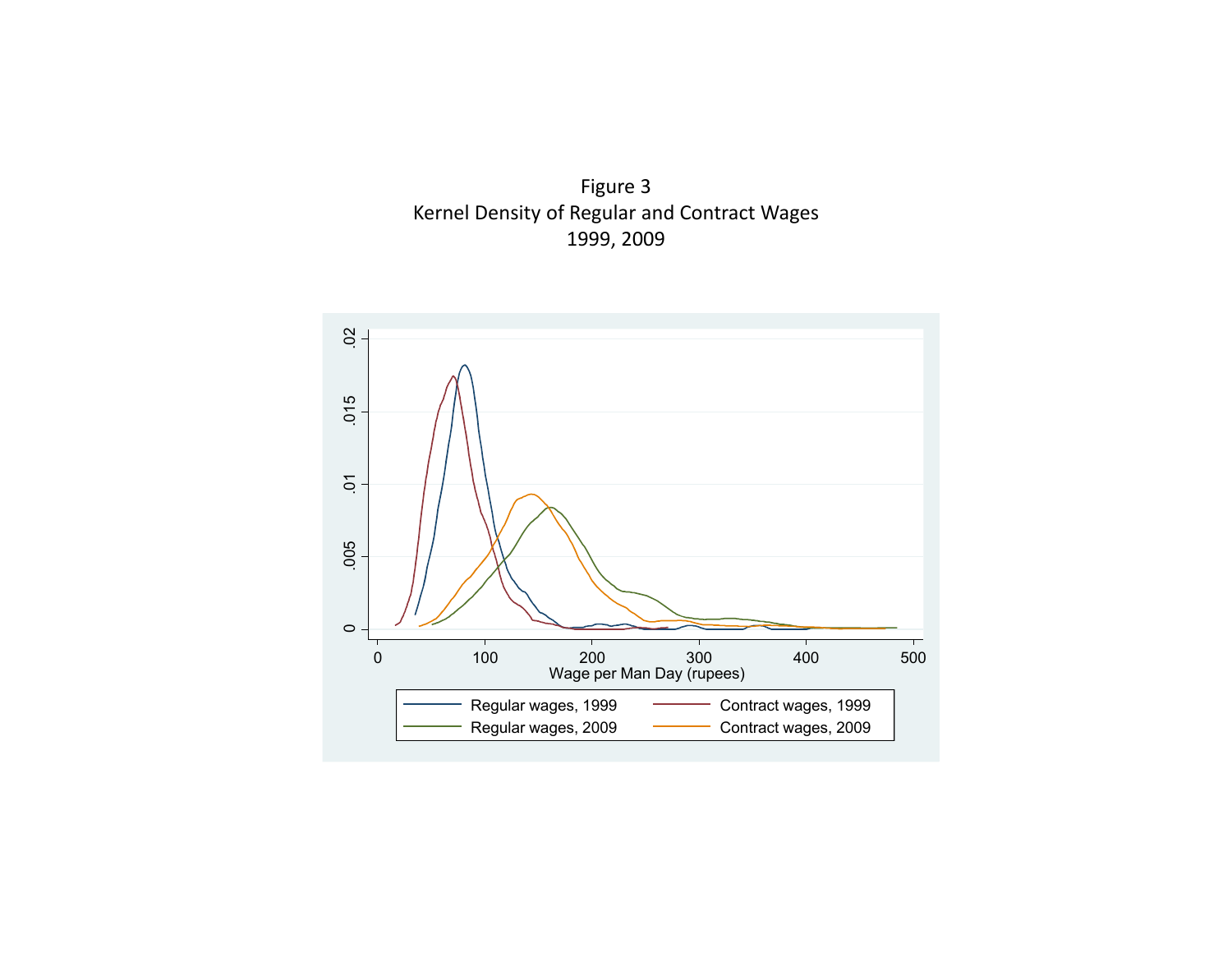

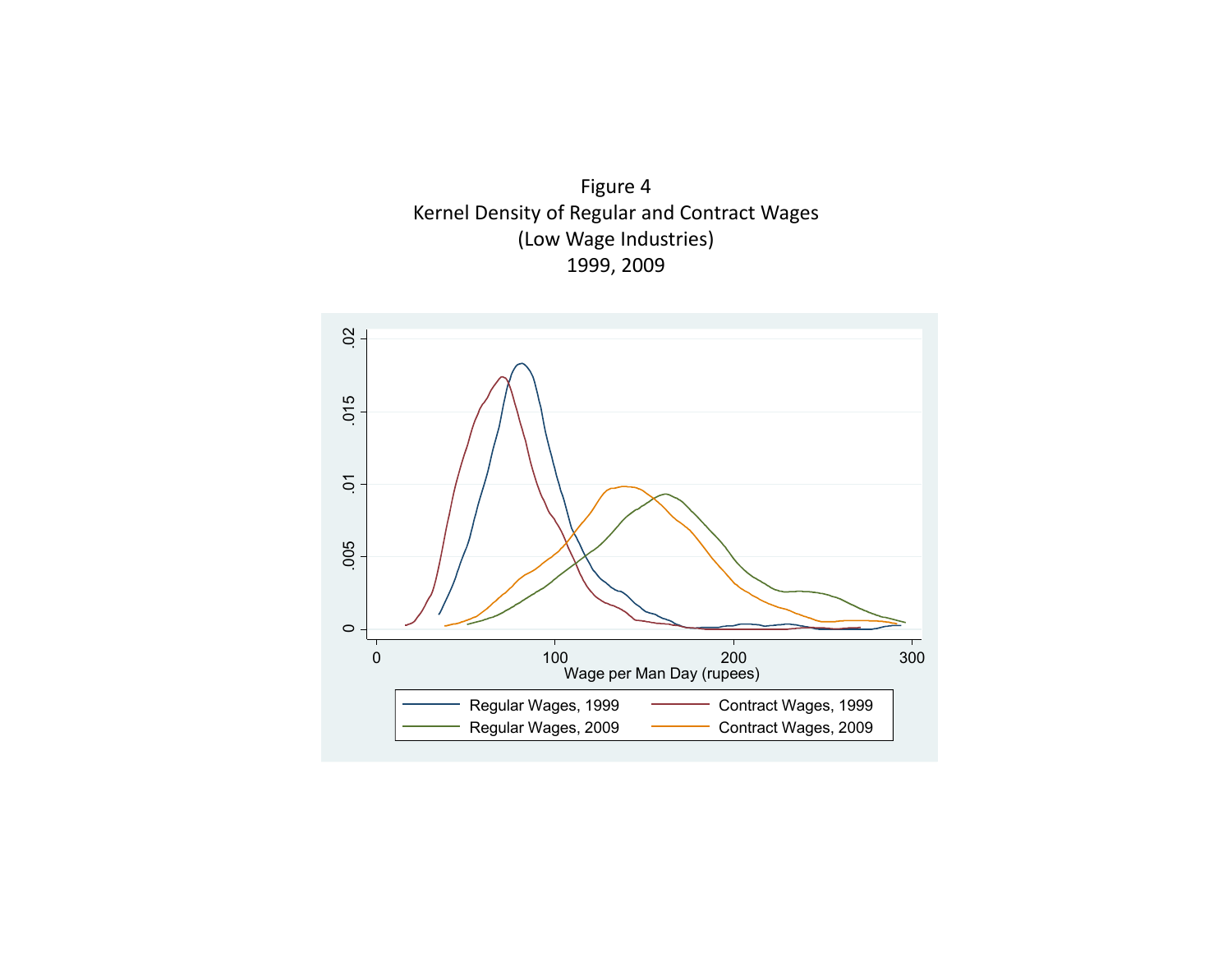Figure 5 Equilibrium Opt Out Option and Contract Worker Effort

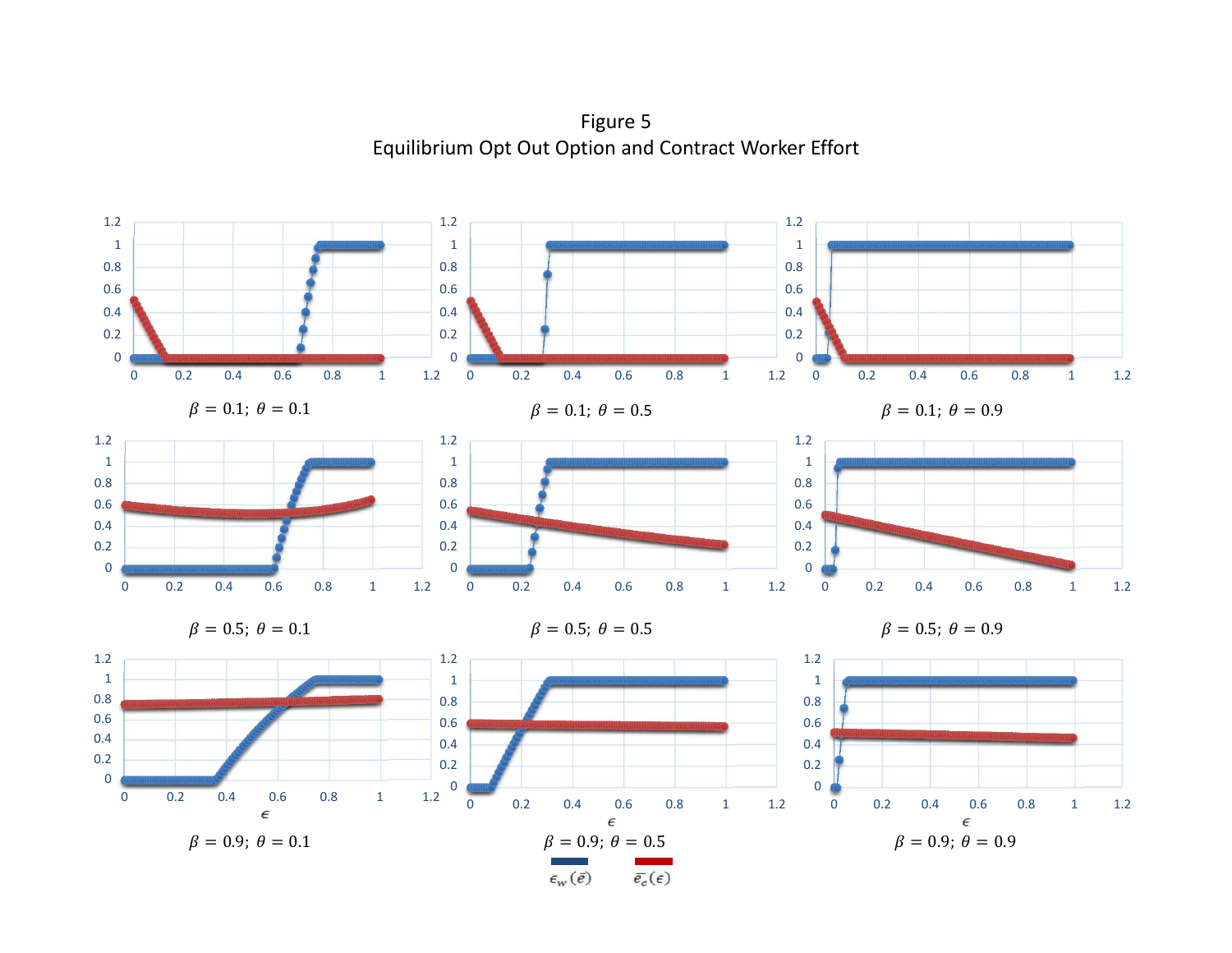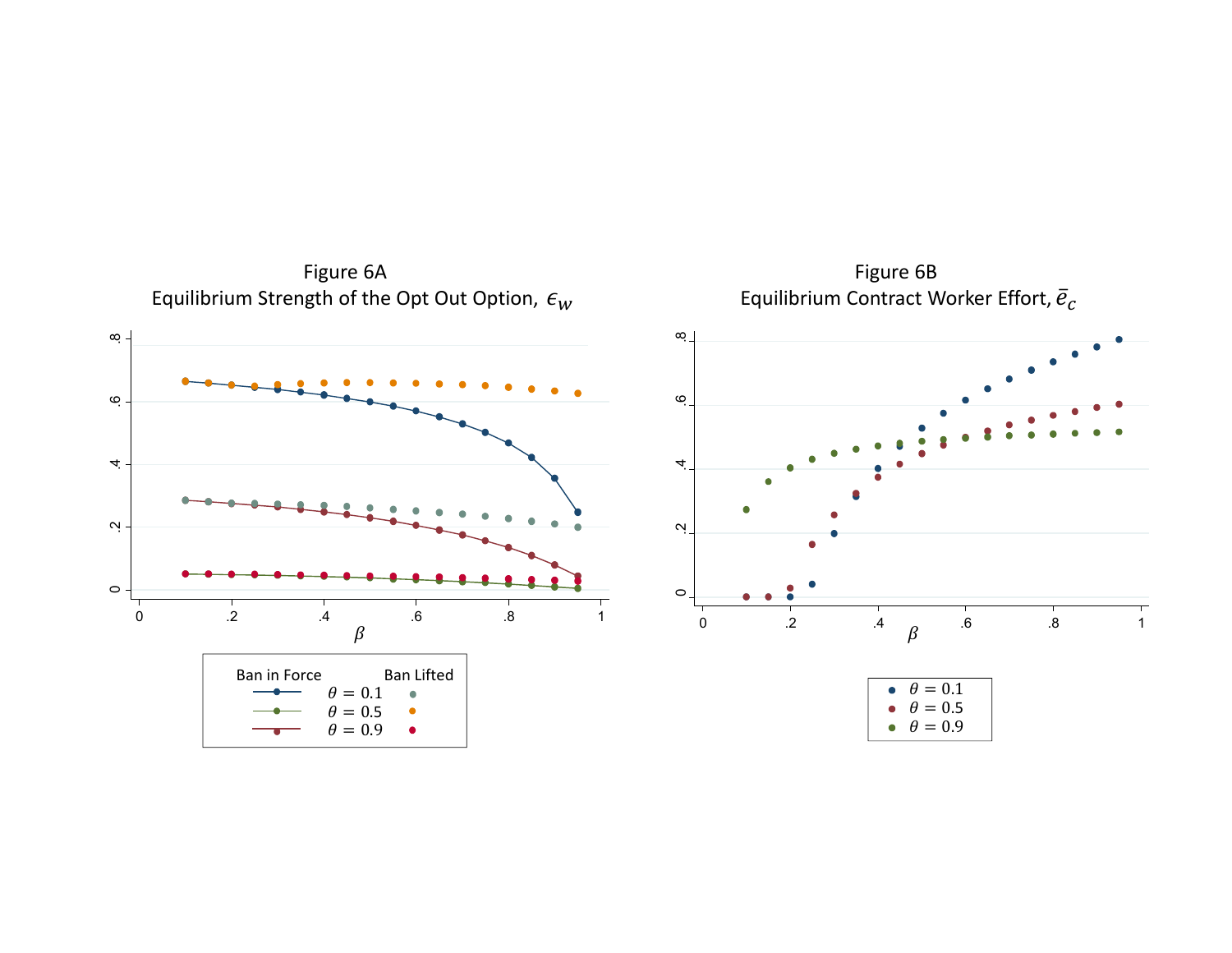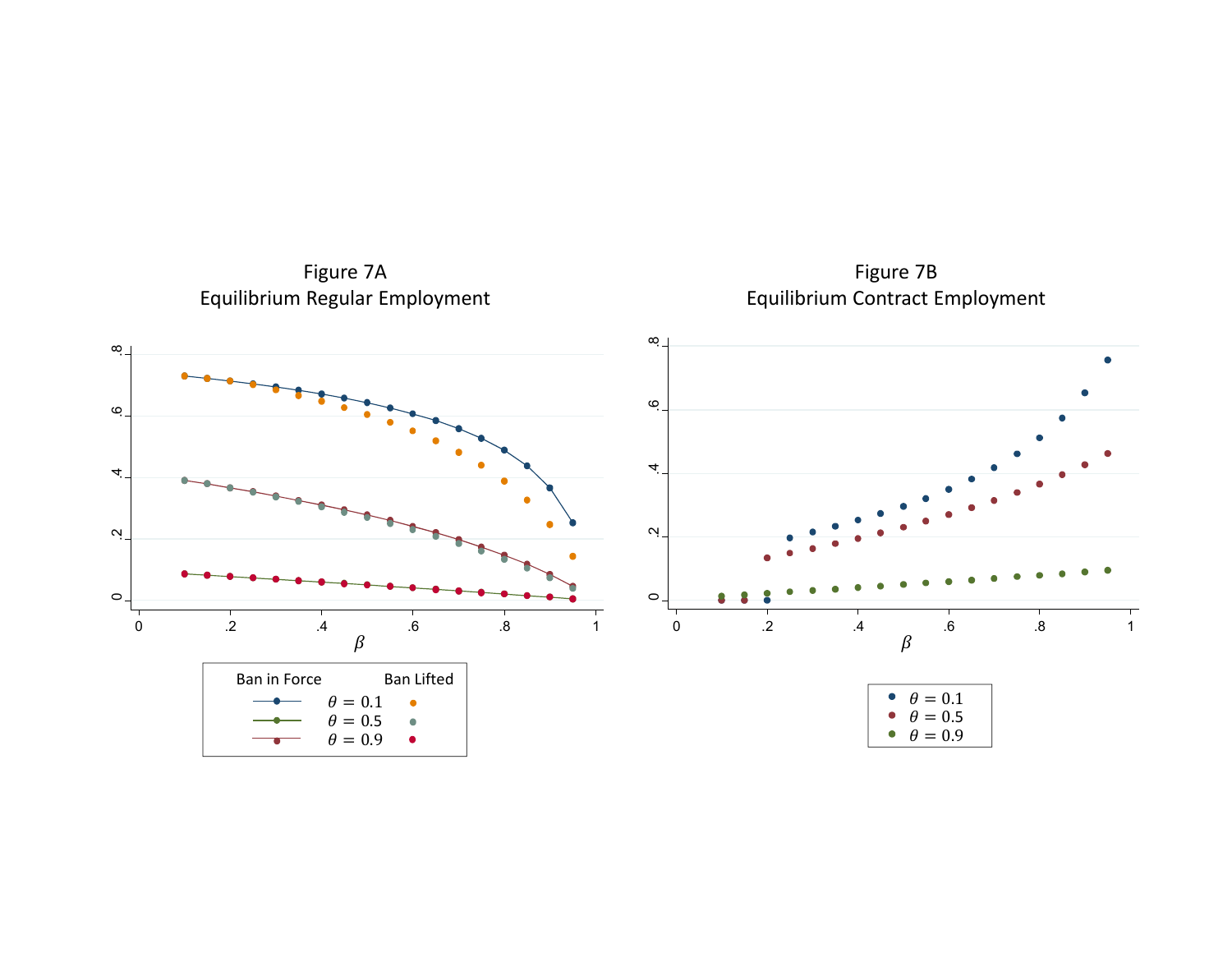$\infty$  .2 .4 .6 .8  $\ddot{\circ}$  $\overline{4}$  $\ddot{a}$  $\circ$  $\frac{1}{\sqrt{2}}$  .2 .4 .6 .8 1  $\beta$ Ban Lifted **Ban in Force**  $\bullet$  $\theta=0.1$  $\bullet$  $\theta=0.5 \ \theta=0.9$  $\bullet$ 

Figure 8 Total Effective Employment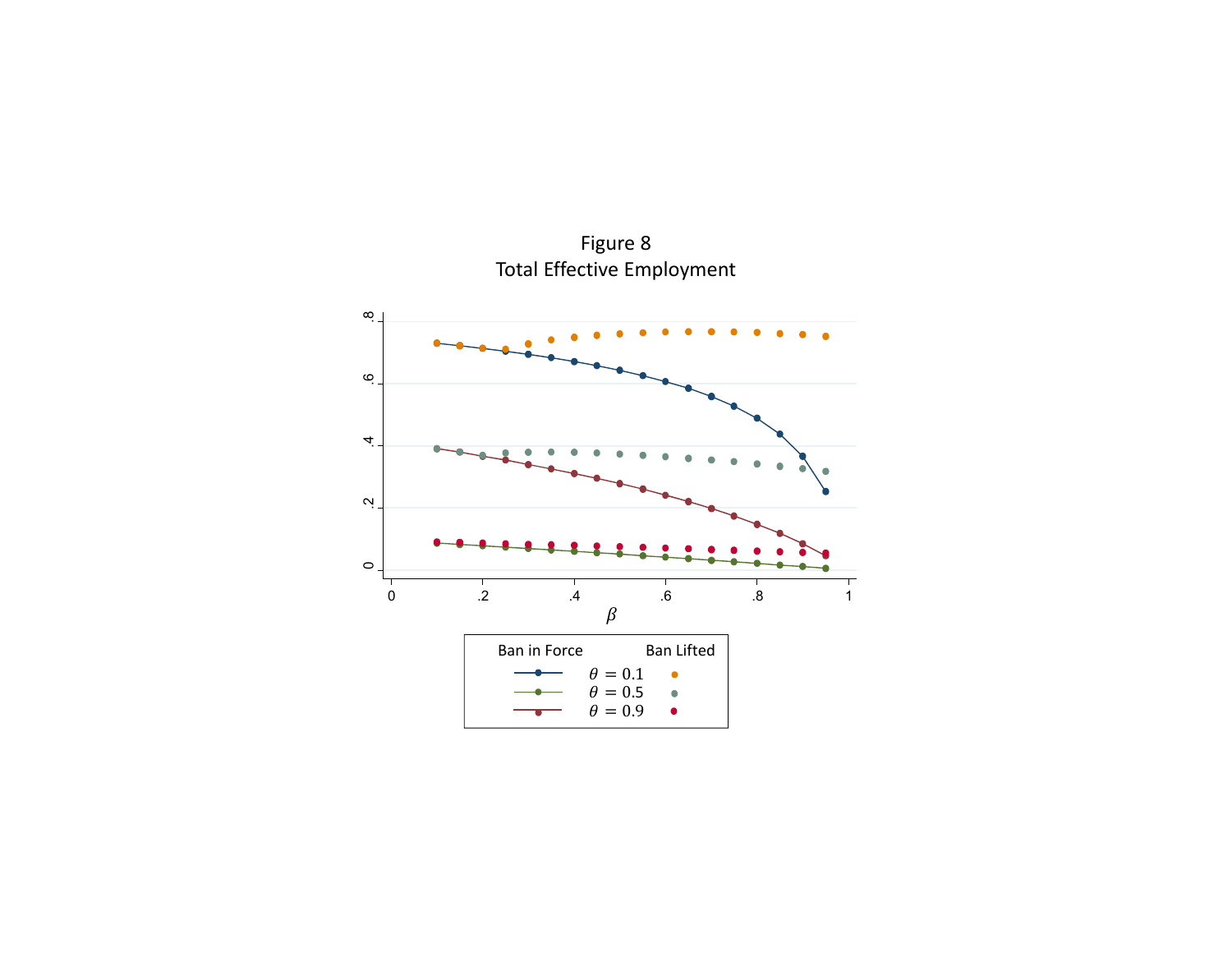

Figure 9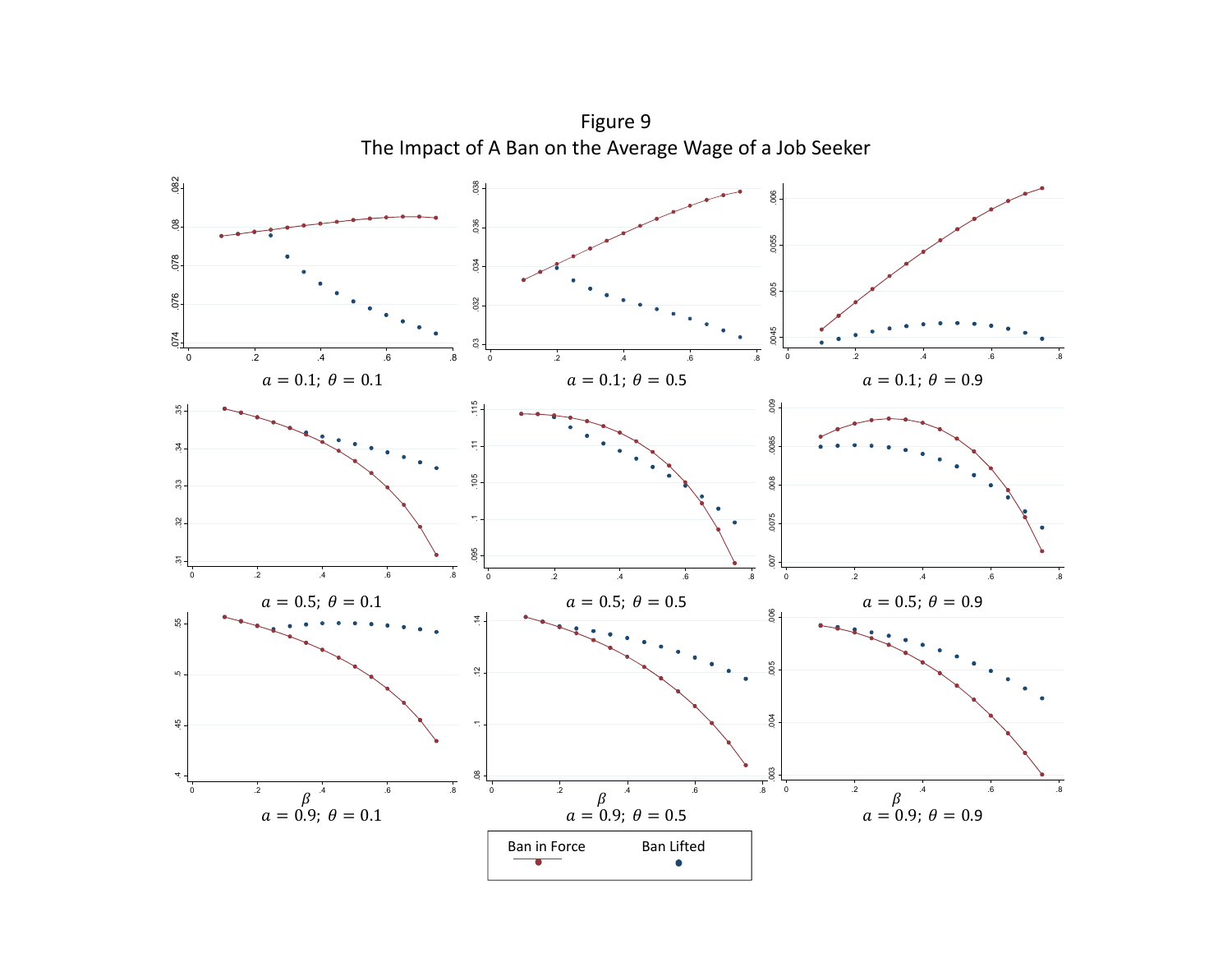Table 1: Summary of Statistics

| Year: 1999-2004                               |       |         |           |          |           |  |
|-----------------------------------------------|-------|---------|-----------|----------|-----------|--|
| Variables                                     | Obs   | Mean    | Std. Dev. | Min      | Max       |  |
| Share of Contract Workers $(\%)$              | 3,873 | 0.202   | 0.215     | 0        |           |  |
| Share of Contract Wages in Total Wages $(\%)$ | 3,875 | 0.158   | 0.192     | 0        |           |  |
| Regular Worker Wage Spread                    | 3,864 | 0.740   | 0.249     | $\theta$ |           |  |
| Contract Worker Wage Spread                   | 3,022 | 0.499   | 0.321     | $\Omega$ |           |  |
| Average Regular Wage (rupees per man day)     | 3,864 | 121.796 | 78.782    | 26.449   | 1820.341  |  |
| Average Contract Wage (rupees per man day)    | 3,022 | 94.413  | 61.599    | 14.118   | 1905.896  |  |
| Year: 2005-2011                               |       |         |           |          |           |  |
| Variables                                     | Obs   | Mean    | Std. Dev. | Min      | Max       |  |
| Share of Contract Workers $(\%)$              | 5,398 | 0.297   | 0.259     | 0        |           |  |
| Share of Contract Wages in Total Wages $(\%)$ |       | 0.248   | 0.242     | 0        |           |  |
| Regular Worker Wage Spread                    | 5,332 | 0.671   | 0.314     | 0        |           |  |
| Contract Worker Wage Spread                   |       | 0.511   | 0.333     | $\Omega$ | 1         |  |
| Average Regular Wage (rupees per man day)     |       | 195.029 | 189.674   | 36.436   | 6509.816  |  |
| Average Contract Wage (rupees per man day)    | 4,338 | 162.809 | 274.214   | $\Omega$ | 10947.360 |  |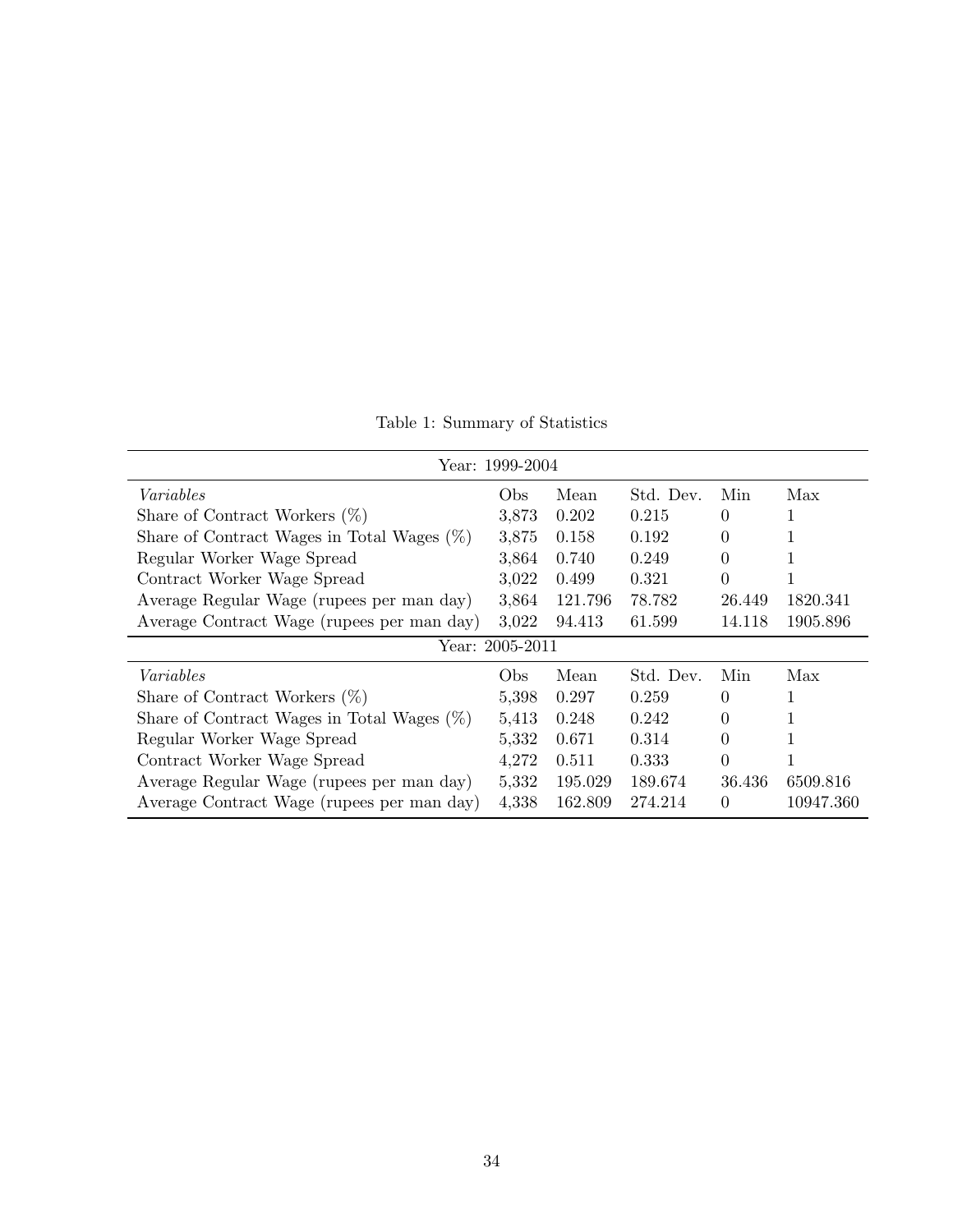| Year: 1999-2004                               |                 |         |           |          |         |  |  |
|-----------------------------------------------|-----------------|---------|-----------|----------|---------|--|--|
| Variables                                     | Obs.            | Mean    | Std. Dev. | Min      | Max     |  |  |
| Share of Contract Workers $(\%)$              | 2,933           | 0.254   | 0.205     | $\Omega$ | 0.988   |  |  |
| Share of Contract Wages in Total Wages $(\%)$ | 2,933           | 0.199   | 0.191     | $\Omega$ | 0.980   |  |  |
| Regular Worker Wage Spread                    | 2,933           | 0.804   | 0.190     | $\Omega$ | 1       |  |  |
| Contract Worker Wage Spread                   | 2,933           | 0.500   | 0.320     | $\Omega$ |         |  |  |
| Average Regular Wage (rupees per man day)     | 2,933           | 111.560 | 40.791    | 34.659   | 294.034 |  |  |
| Average Contract Wage (rupees per man day)    | 2,933           | 91.039  | 32.458    | 14.118   | 275.895 |  |  |
| Year: 2005-2011                               |                 |         |           |          |         |  |  |
| Variables                                     | O <sub>bs</sub> | Mean    | Std. Dev. | Min      | Max     |  |  |
| Share of Contract Workers $(\%)$              | 3,805           | 0.351   | 0.223     | $\Omega$ |         |  |  |
| Share of Contract Wages in Total Wages $(\%)$ | 3,805           | 0.295   | 0.216     | $\Omega$ |         |  |  |
| Regular Worker Wage Spread                    | 3,805           | 0.760   | 0.347     | $\Omega$ |         |  |  |
| Contract Worker Wage Spread                   | 3,805           | 0.517   | 0.325     | $\Omega$ |         |  |  |
| Average Regular Wage (rupees per man day)     | 3,805           | 158.456 | 53.119    | 44.046   | 299.896 |  |  |
| Average Contract Wage (rupees per man day)    | 3,805           | 135.881 | 46.849    | $\Omega$ | 299.041 |  |  |

# Table 2: Summary of Statistics (Low Wage Sample)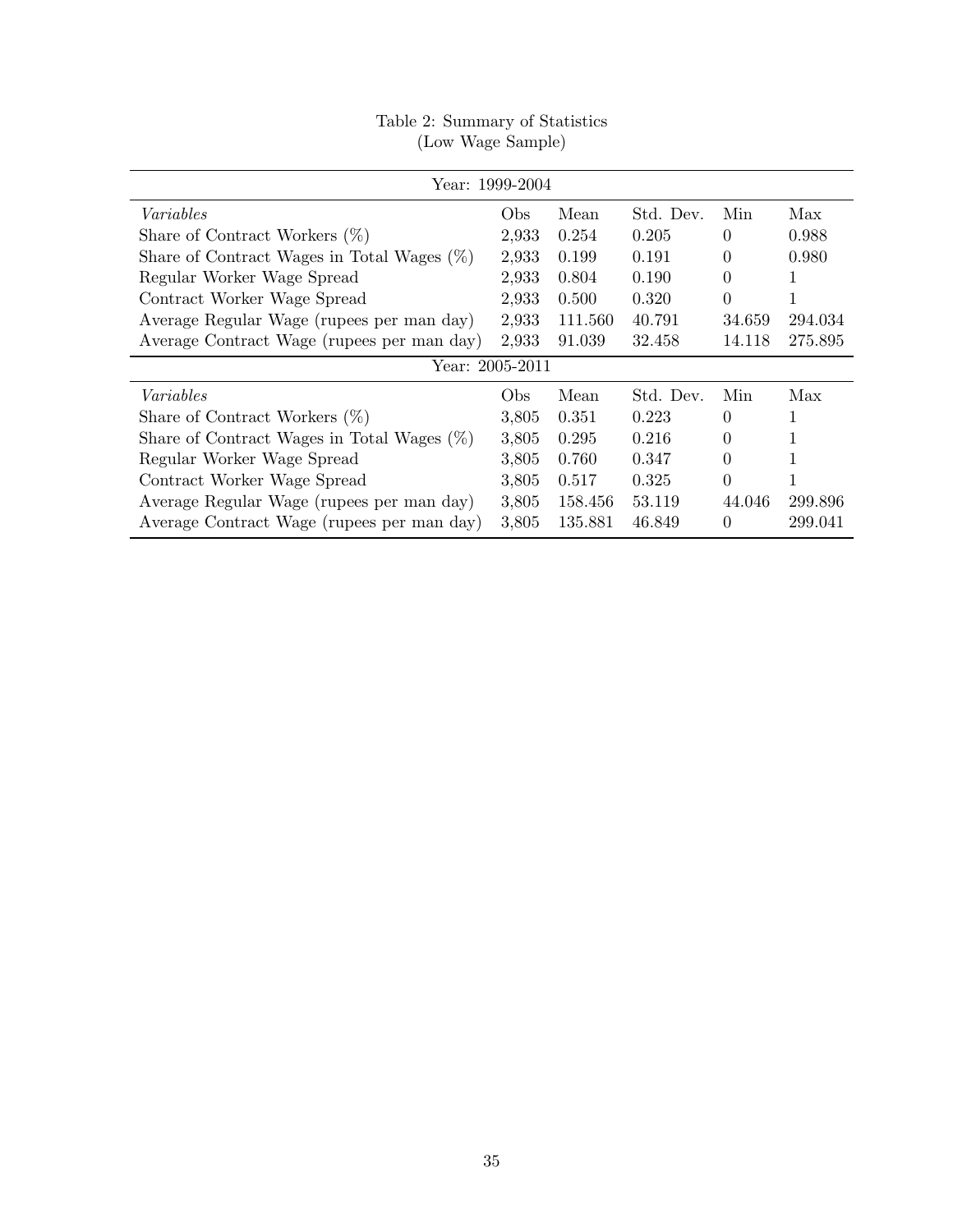| On the Share of Contract to Regular Workers   |                                                                                                                                                                                                                                                                                                                                                                                                                                                                                   |                               |                                           |                                                                                                                                                                                                            |  |
|-----------------------------------------------|-----------------------------------------------------------------------------------------------------------------------------------------------------------------------------------------------------------------------------------------------------------------------------------------------------------------------------------------------------------------------------------------------------------------------------------------------------------------------------------|-------------------------------|-------------------------------------------|------------------------------------------------------------------------------------------------------------------------------------------------------------------------------------------------------------|--|
|                                               |                                                                                                                                                                                                                                                                                                                                                                                                                                                                                   | <b>OLS</b>                    |                                           | Tobit                                                                                                                                                                                                      |  |
| <i>Explanatory Variables</i>                  | (Full Sample)<br>$[1]$                                                                                                                                                                                                                                                                                                                                                                                                                                                            | (Low Wage Sample)             | (Full Sample)<br>$\left[3\right]$         | (Low Wage Sample)<br>$[4] % \includegraphics[width=1\textwidth]{images/TrDiM-Architecture.png} \caption{The figure shows the results of the estimators in the left hand side.} \label{TrDiM-Architecture}$ |  |
| $\epsilon_w$                                  | 1.413<br>$(0.157)$ ***                                                                                                                                                                                                                                                                                                                                                                                                                                                            | 1.411<br>$(0.182)$ ***        | 1.494<br>$(0.181)$ ***                    | 1.411<br>$(0.181)$ ***                                                                                                                                                                                     |  |
| $\epsilon_w$ squared<br>N                     | $-0.038$<br>$(0.008)$ ***<br>9,196                                                                                                                                                                                                                                                                                                                                                                                                                                                | 0.745<br>$(0.433)^*$<br>6.738 | $-0.476$<br>$(0.219)$ **<br>9,196         | 0.745<br>$(0.430)^*$<br>6,738                                                                                                                                                                              |  |
| On the Regular Worker Wage Spread             |                                                                                                                                                                                                                                                                                                                                                                                                                                                                                   |                               |                                           |                                                                                                                                                                                                            |  |
|                                               |                                                                                                                                                                                                                                                                                                                                                                                                                                                                                   | <b>OLS</b>                    |                                           | Tobit                                                                                                                                                                                                      |  |
| <i>Explanatory Variables</i>                  | (Full Sample)<br>$[1]$                                                                                                                                                                                                                                                                                                                                                                                                                                                            | (Low Wage Sample)<br>[2]      | (Full Sample)<br>$\lceil 3 \rceil$        | (Low Wage Sample)<br>$[4] % \includegraphics[width=1\textwidth]{images/TrDiM-Architecture.png} \caption{The figure shows the results of the estimators in the left hand side.} \label{TrDiM-Architecture}$ |  |
| $\epsilon_w$                                  | $-0.042$<br>$(0.002)$ ***                                                                                                                                                                                                                                                                                                                                                                                                                                                         | $-0.036$<br>$(0.002)$ ***     | $-0.058$<br>$(0.003)$ ***                 | $-0.038$<br>$(0.002)$ ***                                                                                                                                                                                  |  |
| N                                             | 9,196                                                                                                                                                                                                                                                                                                                                                                                                                                                                             | 6.738                         | 9,196                                     | 6,738                                                                                                                                                                                                      |  |
| On the Regular to Contract Worker Wage Spread |                                                                                                                                                                                                                                                                                                                                                                                                                                                                                   |                               |                                           |                                                                                                                                                                                                            |  |
|                                               | <b>OLS</b>                                                                                                                                                                                                                                                                                                                                                                                                                                                                        |                               |                                           |                                                                                                                                                                                                            |  |
| <i>Explanatory Variables</i>                  | (Full Sample)<br>$[1] % \includegraphics[width=0.9\columnwidth]{figures/fig_10.pdf} \caption{The graph $\mathcal{N}_1$ is a function of the parameter $\mathcal{N}_1$ and the number of parameters $\mathcal{N}_2$ is a function of the parameter $\mathcal{N}_1$ and the number of parameters $\mathcal{N}_2$ is a function of the parameter $\mathcal{N}_1$ and the number of parameters $\mathcal{N}_2$ is a function of the parameter $\mathcal{N}_1$.} \label{fig:fig:time}$ |                               | (Low Wage Sample)<br>$[2]$                |                                                                                                                                                                                                            |  |
| $\epsilon_w$                                  | $-0.053$                                                                                                                                                                                                                                                                                                                                                                                                                                                                          |                               | $-0.046$                                  |                                                                                                                                                                                                            |  |
| $\epsilon_w$ squared                          | $(0.030)*$<br>$-0.203$<br>$(0.040)$ ***                                                                                                                                                                                                                                                                                                                                                                                                                                           |                               | $(0.016)$ **<br>$-0.251$<br>$(0.039)$ *** |                                                                                                                                                                                                            |  |
| $\mathbf N$                                   | 7,285                                                                                                                                                                                                                                                                                                                                                                                                                                                                             |                               | 6.738                                     |                                                                                                                                                                                                            |  |

Table 3: The Effect of a Stronger Opt Out Option

Notes: 1., All estimations include state fixed effects, industry fixed effects and year fixed effects; 2. Standard errors are provided in parenthesis;  $3.***$  p $<0.01;***$  p $<0.05;*$  p $<0.1$ .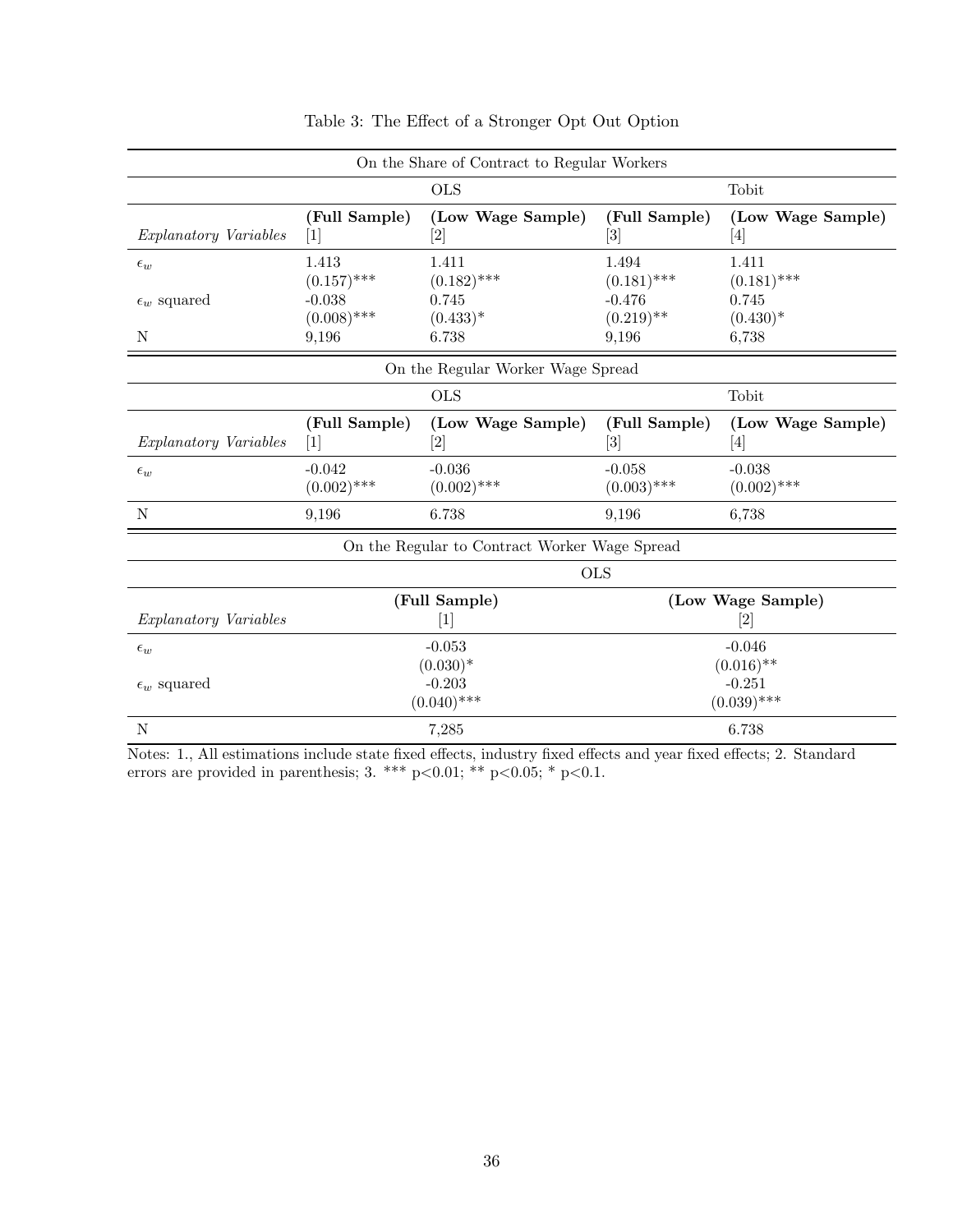| On the Share of Contract to Regular Workers   |                                                                                                                                                                                                                                                                                                                                                                                                                                                                                   |                                 |                                                                                                                                                                                                       |                                                                                                                                                                                                                                                                                                                                                                                                                                                                                                                                                                                                                                                                                |  |
|-----------------------------------------------|-----------------------------------------------------------------------------------------------------------------------------------------------------------------------------------------------------------------------------------------------------------------------------------------------------------------------------------------------------------------------------------------------------------------------------------------------------------------------------------|---------------------------------|-------------------------------------------------------------------------------------------------------------------------------------------------------------------------------------------------------|--------------------------------------------------------------------------------------------------------------------------------------------------------------------------------------------------------------------------------------------------------------------------------------------------------------------------------------------------------------------------------------------------------------------------------------------------------------------------------------------------------------------------------------------------------------------------------------------------------------------------------------------------------------------------------|--|
|                                               |                                                                                                                                                                                                                                                                                                                                                                                                                                                                                   | <b>OLS</b>                      |                                                                                                                                                                                                       | Tobit                                                                                                                                                                                                                                                                                                                                                                                                                                                                                                                                                                                                                                                                          |  |
| Explanatory Variables                         | (Full Sample)<br>$[1]$                                                                                                                                                                                                                                                                                                                                                                                                                                                            | (Low Wage Sample)               | (Full Sample)<br>$\left\lceil 3 \right\rceil$                                                                                                                                                         | (Low Wage Sample)<br>$[4] % \includegraphics[width=0.9\columnwidth]{images/TrDiM1.png} \caption{The figure shows the number of parameters in the left and right.} \label{TrDiM2} %$                                                                                                                                                                                                                                                                                                                                                                                                                                                                                            |  |
| $\epsilon_w$                                  | 1.257<br>$(0.080)$ ***<br>$-0.027$                                                                                                                                                                                                                                                                                                                                                                                                                                                | 1.223<br>$(0.083)$ ***<br>1.517 | 1.262<br>$(0.080)$ ***<br>$-0.087$                                                                                                                                                                    | 1.222<br>$(0.082)$ ***<br>1.517                                                                                                                                                                                                                                                                                                                                                                                                                                                                                                                                                                                                                                                |  |
| $\epsilon_w$ squared                          | (0.123)                                                                                                                                                                                                                                                                                                                                                                                                                                                                           | $(0.451)$ ***                   | (0.154)                                                                                                                                                                                               | $(0.447)$ ***                                                                                                                                                                                                                                                                                                                                                                                                                                                                                                                                                                                                                                                                  |  |
| N                                             | 4,801                                                                                                                                                                                                                                                                                                                                                                                                                                                                             | 4,513                           | 4,801                                                                                                                                                                                                 | 4,513                                                                                                                                                                                                                                                                                                                                                                                                                                                                                                                                                                                                                                                                          |  |
| On the Regular Worker Wage Spread             |                                                                                                                                                                                                                                                                                                                                                                                                                                                                                   |                                 |                                                                                                                                                                                                       |                                                                                                                                                                                                                                                                                                                                                                                                                                                                                                                                                                                                                                                                                |  |
|                                               |                                                                                                                                                                                                                                                                                                                                                                                                                                                                                   | <b>OLS</b>                      |                                                                                                                                                                                                       | Tobit                                                                                                                                                                                                                                                                                                                                                                                                                                                                                                                                                                                                                                                                          |  |
| <i>Explanatory Variables</i>                  | (Full Sample)<br>[1]                                                                                                                                                                                                                                                                                                                                                                                                                                                              | (Low Wage Sample)               | (Full Sample)<br>$[3] % \includegraphics[width=0.9\columnwidth]{figures/fig_0a.pdf} \caption{Schematic diagram of the top of the top of the top of the top of the top of the right.} \label{fig:1} %$ | (Low Wage Sample)<br>$[4] % \includegraphics[width=0.9\columnwidth]{figures/fig_4} \caption{A graph shows a function of the parameter $\{1,2,3,\ldots\}$ for the parameter $3$. The number of points $\{1,3,4,\ldots\}$ for the parameter $3$. The number of points $\{1,3,4,\ldots\}$ for the parameter $3$. The number of points $\{1,3,4,\ldots\}$ for the parameter $4$. The number of points $\{1,3,4,\ldots\}$ for the parameter $4$. The number of points $\{1,3,4,\ldots\}$ for the parameter $4$. The number of points $\{1,3,4,\ldots\}$ for the parameter $4$. The number of points $\{1,3,4,\ldots\}$ for the parameter $4$. The number of points $\{1,3,4,\ldots$ |  |
| $\epsilon_w$                                  | $-0.029$<br>$(0.002)$ ***                                                                                                                                                                                                                                                                                                                                                                                                                                                         | $-0.028$<br>$(0.002)$ ***       | $-0.029$<br>$(0.002)$ ***                                                                                                                                                                             | $-0.028$<br>$(0.002)$ ***                                                                                                                                                                                                                                                                                                                                                                                                                                                                                                                                                                                                                                                      |  |
| N                                             | 4,801                                                                                                                                                                                                                                                                                                                                                                                                                                                                             | 4,513                           | 4,801                                                                                                                                                                                                 | 4,513                                                                                                                                                                                                                                                                                                                                                                                                                                                                                                                                                                                                                                                                          |  |
| On the Regular to Contract Worker Wage Spread |                                                                                                                                                                                                                                                                                                                                                                                                                                                                                   |                                 |                                                                                                                                                                                                       |                                                                                                                                                                                                                                                                                                                                                                                                                                                                                                                                                                                                                                                                                |  |
|                                               | <b>OLS</b>                                                                                                                                                                                                                                                                                                                                                                                                                                                                        |                                 |                                                                                                                                                                                                       |                                                                                                                                                                                                                                                                                                                                                                                                                                                                                                                                                                                                                                                                                |  |
| Explanatory Variables                         | (Full Sample)<br>$[1] % \includegraphics[width=0.9\columnwidth]{figures/fig_10.pdf} \caption{The graph $\mathcal{N}_1$ is a function of the parameter $\mathcal{N}_1$ and the number of parameters $\mathcal{N}_2$ is a function of the parameter $\mathcal{N}_1$ and the number of parameters $\mathcal{N}_2$ is a function of the parameter $\mathcal{N}_1$ and the number of parameters $\mathcal{N}_2$ is a function of the parameter $\mathcal{N}_1$.} \label{fig:fig:time}$ |                                 | (Low Wage Sample)<br>$[2]$                                                                                                                                                                            |                                                                                                                                                                                                                                                                                                                                                                                                                                                                                                                                                                                                                                                                                |  |
| $\epsilon_w$                                  | $-0.054$                                                                                                                                                                                                                                                                                                                                                                                                                                                                          |                                 | $-0.052$                                                                                                                                                                                              |                                                                                                                                                                                                                                                                                                                                                                                                                                                                                                                                                                                                                                                                                |  |
| $\epsilon_w$ squared                          | (0.055)<br>$-0.914$<br>$(0.295)$ **                                                                                                                                                                                                                                                                                                                                                                                                                                               |                                 | $(0.030)*$<br>$-0.878$<br>$(0.164)$ ***                                                                                                                                                               |                                                                                                                                                                                                                                                                                                                                                                                                                                                                                                                                                                                                                                                                                |  |
| $\mathbf N$                                   | 4,700                                                                                                                                                                                                                                                                                                                                                                                                                                                                             |                                 | 4,513                                                                                                                                                                                                 |                                                                                                                                                                                                                                                                                                                                                                                                                                                                                                                                                                                                                                                                                |  |

# Table 4: The Effect of a Stronger Opt Out Option (Sample with greater than 20 firm-level obs.)

Notes: 1., All estimations include state fixed effects, industry fixed effects and year fixed effects; 2. Standard errors are provided in parenthesis;  $3.***$  p $<0.01;***$  p $<0.05;*$  p $<0.1$ .